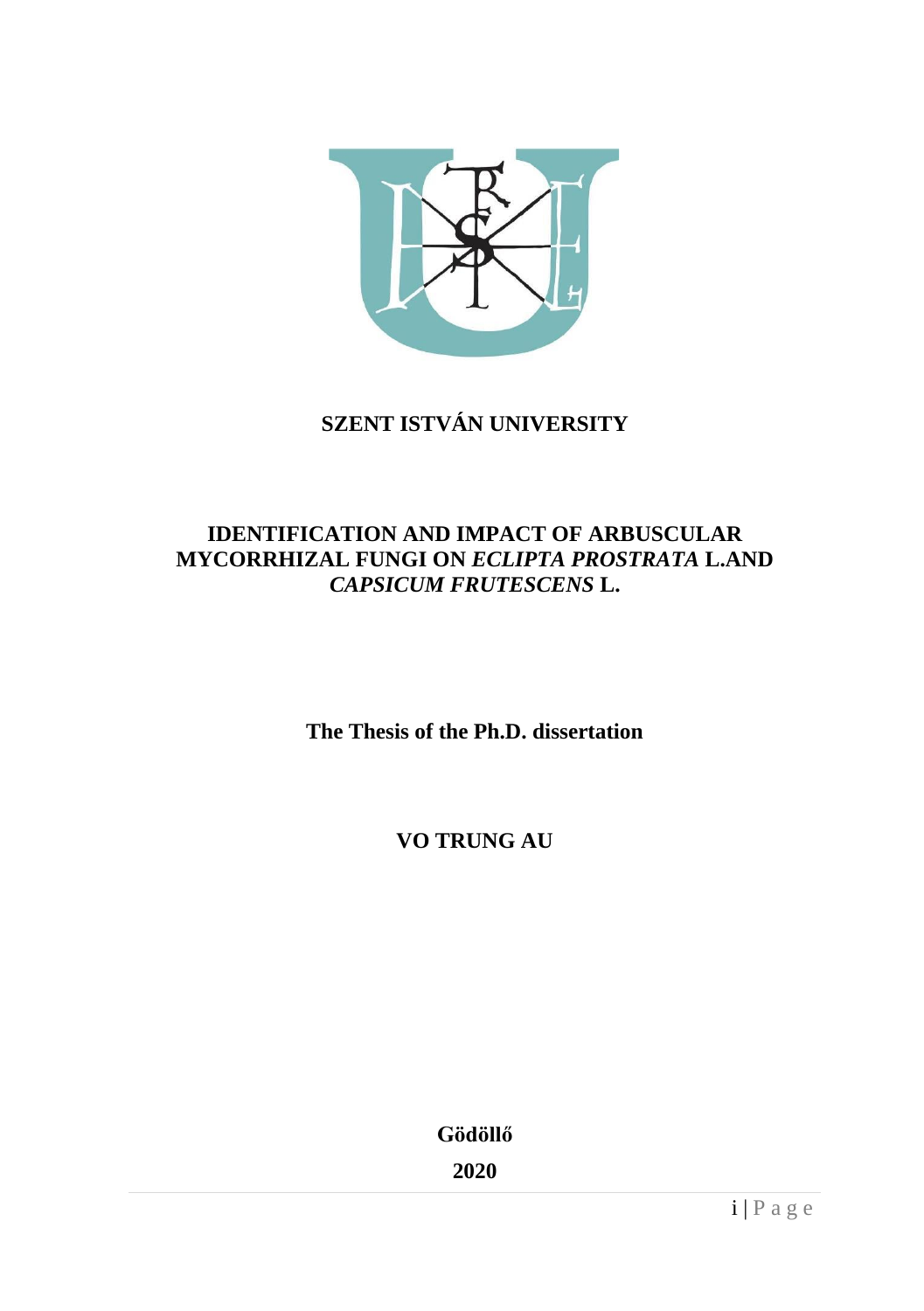| <b>PhD</b> school name: | <b>Biological Sciences PhD School</b>                                                                          |  |  |  |  |
|-------------------------|----------------------------------------------------------------------------------------------------------------|--|--|--|--|
| Discipline:             | <b>Biological Sciences</b>                                                                                     |  |  |  |  |
|                         |                                                                                                                |  |  |  |  |
| Head:                   | Prof. Dr. Zoltán Nagy                                                                                          |  |  |  |  |
|                         | Professor, DSc.                                                                                                |  |  |  |  |
|                         | <b>SZIE Faculty of Agricultural and</b><br><b>Environmental Sciences,</b>                                      |  |  |  |  |
|                         | Institute of Biological Sciences                                                                               |  |  |  |  |
|                         |                                                                                                                |  |  |  |  |
|                         | <b>Supervisor: Prof. Dr. Posta Katalin</b>                                                                     |  |  |  |  |
|                         | Professor, DSc.                                                                                                |  |  |  |  |
|                         | <b>SZIE Faculty of Agricultural and</b><br>Environmental Sciences, Institute of<br><b>Biological Sciences,</b> |  |  |  |  |
|                         | Department of Genetics, Microbiology<br>and Biotechnology                                                      |  |  |  |  |
|                         |                                                                                                                |  |  |  |  |

Prof. Dr. Zoltán Nagy Prof. Dr. Posta Katalin

Head of the PhD school Supervisor

**..………………………………. ………………………………..**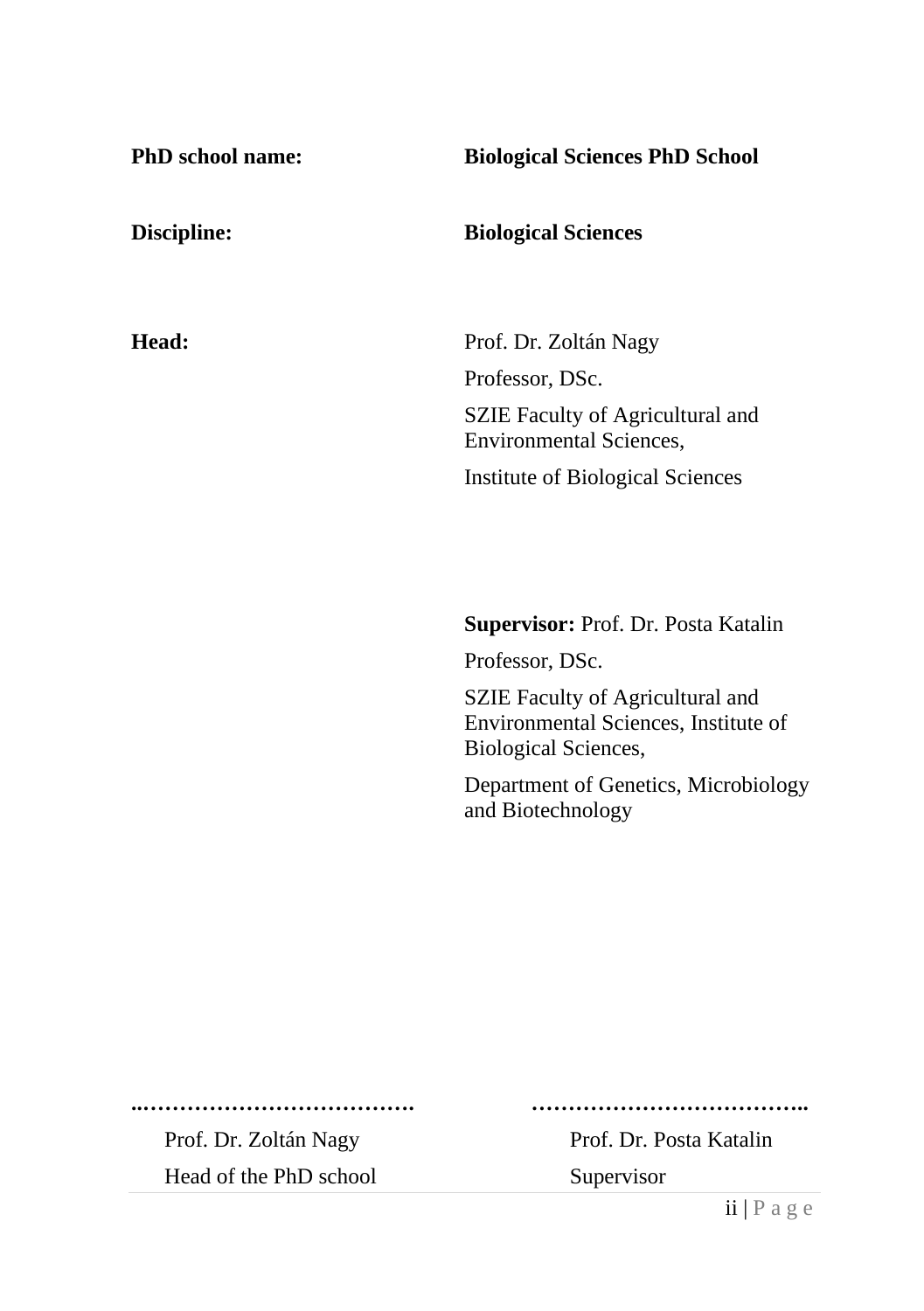### **1. BACKGROUND AND OBJECTIVES**

Arbuscular mycorrhizal (AM) fungi, as common soil microbes, can colonize roots of most terrestrial plant species. These beneficial fungi have been reported to significantly contribute multiple benefits to host plants such as enhanced plant uptake of water and mineral nutrients, increased resistance/tolerance to environmental adversities. Therefore, this decreases input of inorganic fertilizers and pesticides in agriculture. AM fungi (AMF) help plants withstand mineral deficiencies, drought, and salinity (Katalin and Duc, 2019, Begum et al., 2019). Over the last decades, the application of AMF in agriculture has increased tremendously. The exploitation of AM symbiosis is one of the most effective practices to improve horticulture productivity (Birhane et al., 2012).

Chilli (*Capsicum frutescens* L.) belongs to the family Solanaceae with high Vitamin C, B, and capsaicin content. In Vietnam, this spice plant plays an important role in the daily diet of people and export. It provides high economic returns to farmers and thereby contribute to Gross domestic product (GDP) in Vietnam. Due to the fact that the introduction of non-native AMF could result in local soil disturbances, isolation of indigenous fungal symbionts is an important step in AM application into Chilli production in Vietnam.

*Eclipta prostrata* (L.), commonly known as a false daisy in English, is a popular plant in Asia. This plant has been utilized as folk medicine in China, Japan, India, Vietnam, and other tropical regions for the cure of respiratory disorders, including cough and asthma, infectious hepatitis, cardiovascular ailments, and hemorrhagic diseases (Yu et al., 2020). This medicinal plant has been used for the treatment of snakebite envenomation, HIV 1, diabetes type II, loose teeth, greying of hair, dizziness, and hemoptysis (Sun et al., 2010). Thanks to its various applications, wide attention has been paid by many researchers; however, there is a scarcity of information on AM application to the plant production, particularly alterations in phytochemical constituents induced by AMF and salt stress, which may cause substantial changes in its bioactive constituents and pharmacological activities. Therefore, the purpose of the present study was to explore the impact of AMF on Chilli and medicinal plants.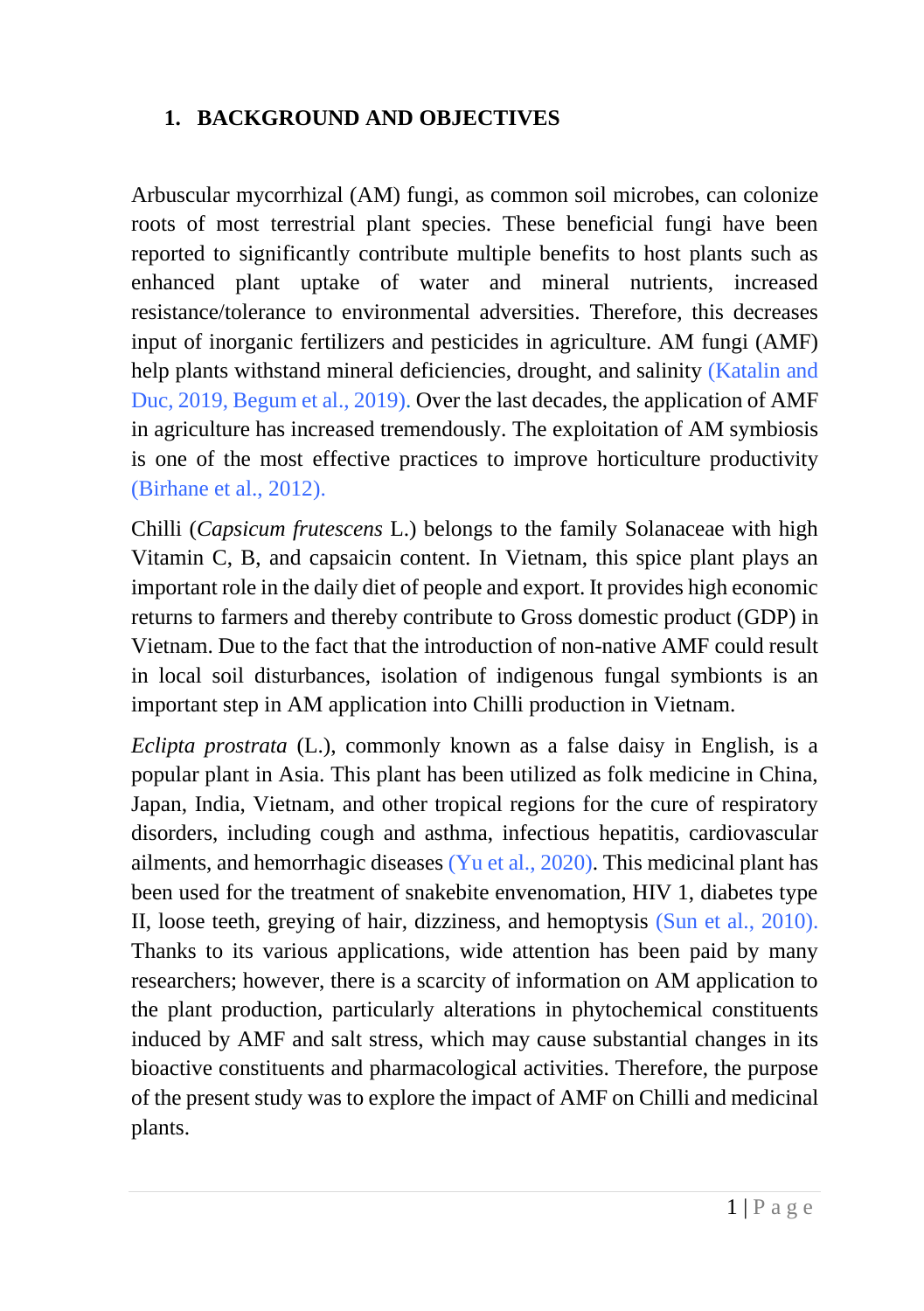### **Objectives**

Our aims were to

- Identify AMF species penetrating Chilli roots in inocula using tropical forest, agricultural, and grassland soils. Then DNA sequences and phylogenetic analyses of AMF were implemented.
- Investigate the impact of AM inoculation and growth substrate on biomass and content of polyphenols in *Eclipta prostrata*.
- Explore the effect of salt stress and AMF on plant performance and secondary compounds of *Eclipta prostrata.*
- Assess the impact of different AMF species on plant performance and secondary compounds of *Eclipta prostrata.*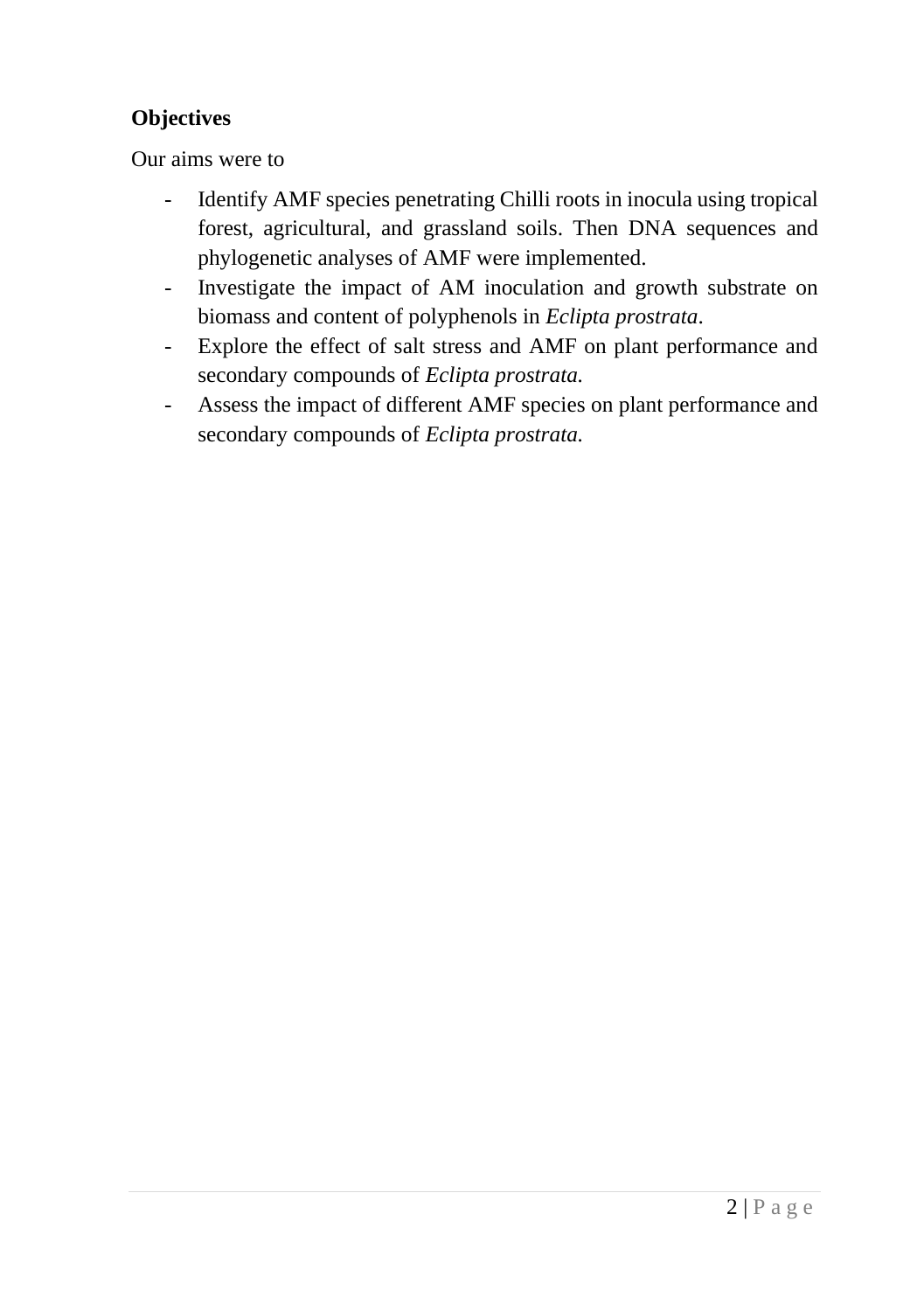### **2. MATERIALS AND METHODS**

### **2.1. Target plants**

Seeds of Chilli (*Capsicum frutescens* L*.*) hot varieties were collected at the Institute of Biotechnology and Food Technology, Industrial University of Ho Chi Minh City (Vietnam). Cỏ mực *(Eclipta prostrata* L*.)* from Vietnam (original from Hong Dai Viet company in Vietnam) was used in our experiments.

### **2.2**. **Arbuscular mycorrhizal fungi inocula**

Symbivit®, a commercial mycorrhizal product [a mixture of *Rhizophagus irregularis (G. intraradices), Funneliformis mosseae (G. mosseae), Claroideoglomus etunicatum (G. etunicatum), Claroideoglomus claroideum (G. claroideum), Rhizoglomus microaggregatum (G. microaggregatum*), and *Funneliformis geosporum (G. geosporum)*] (Symbiom Ltd., Lanskroun, Czech Republic; www.symbiom.cz) was utilized in the experiments including section 2.3.2; 2.3.3; and 2.3.4.

Three different AMF species originated from different mycorrhizal collections, *Septoglomus deserticola* (BEG 73), *Funneliformis mosseas* (SZIE), *Acaulospora lacunose* (BEG 78). Mycorrhizal inoculums were applied before transferring germinated seeds to pots of experiment 2.3.4.

Three types of soil were chosen as a source of AMF inoculum, following a land-use gradient. 1. soil from tropical Forest (FS) 2. Agriculture (AS) and 3. Grassland (GS) soils, was sampled from Vietnam. These soils were used to pots of experiment 2.3.1.

## **2.3**. **Plant growth and experiment design**

## **2.3.1. Isolation and characterization of arbuscular mycorrhizal fungi potential for field application in a low input agriculture on Chilli (***Capsicum frutescens* **L.) plant.**

The experiment was carried out in plastic pots divided by a nylon mesh filter (40µm pore size) in two compartments. The upper part was filled with sand and peat with a ratio of 5:1, while the bottom part was filled with sand and peat with a ratio of 2:1 and was inoculated with 45 g of either forest or agriculture or grass soils separately (1.5% w/w) close to the interface with the upper compartment. Each treatment had ten biological replicates (10 pots/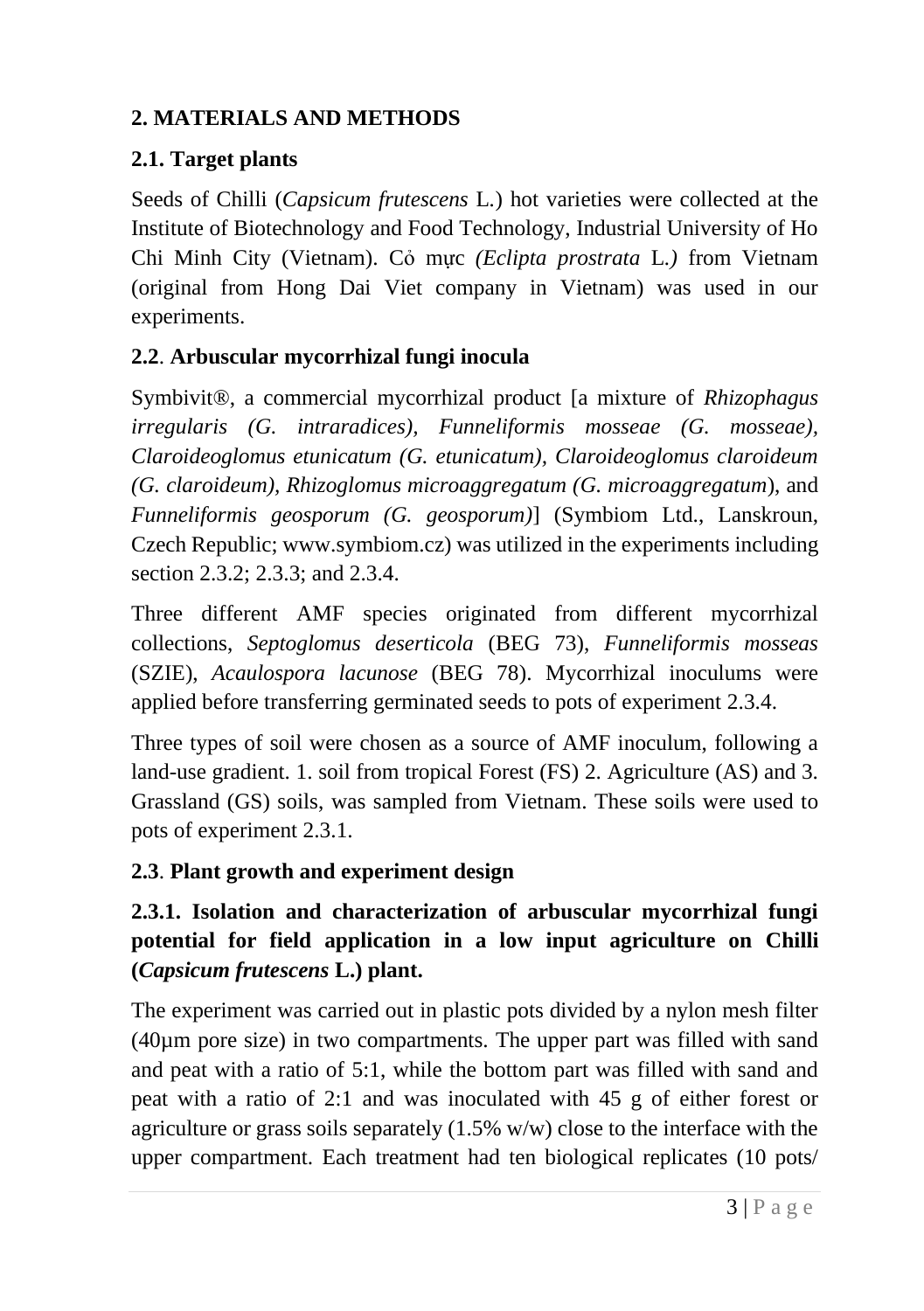treatment) and control (10 pots), resulting in 40 pots in the total. After 14 weeks of growth, agronomic variables, mycorrhizal colonization rate, counting spores, root DNA extraction, PCR cloning, and restriction fragment length polymorphism were performed.

## **2.3.2 Impact of arbuscular mycorrhizal inoculation and growth substrate on growth, biomass, and polyphenols content in** *Eclipta prostrata*

The proportions of sand-peat were prepared as the following ratios: 100:0; 80:20; 60:40; 40:60; 20:80 and 0:100 % (v/v). All the inoculated treatments (AMF+) were added with 15 grams/ 0.5kg substrate/pot of commercial product of arbuscular mycorrhizal fungi Symbivit® while the control plants were added 15 grams/ 0.5kg substrate/pot of autoclaved Symbivit. Each sandpeat ratio had ten biological replicates, resulting in 10 replicates x 6 ratios sand-peat x 2 treatments  $= 120$  plants. After 7 weeks of growth, plant biomass and mycorrhizal colonization, polyphenol, total phenolic content were determined.

## **2.3.3. Impact of arbuscular mycorrhizal fungi on growth, biomass, and polyphenols content in** *Eclipta prostrata* **under salt stress**

Three salinity levels (0, 100, and 200 mM NaCl) and two mycorrhizal treatments (non - mycorrhizal and mycorrhizal plants) were applied in this experiment. The 60:40 %  $(v/v)$  sand: peat proportion was used for cultivating *Eclipta prostrata* plants. AMF treatment was added with 90 grams/3kg substrate/pot of Symbivit product, the control was added 90 grams/3kg substrate/pot of autoclaved Symbivit product. Each treatment had ten biological replicates, resulting in 10 replicates x 3 salinity levels x 2 treatments = 60 plants. Shoot and root weight, height, root length, leaf area, chlorophyll fluorescence, mycorrhizal colonization rate, proline, and polyphenolics concentration were examined at 4 and 8 weeks of plant growth.

## **2.3.4. Impact of different arbuscular mycorrhizal inoculation on growth, biomass and total phenolic content in** *Eclipta prostrata*

The experiment consisted of five groups with four different kinds of AMF species *Septoglomus deserticola* (BEG 73); *Funneliformis mosseas* (SZIE); *Acaulospora lacunose (*BEG 78); and the commercial product Symbivit, and control (without AMF). During 4 and 8 weeks, the number of leaves, height of plants were recorded. After 4 weeks and 8 weeks of growth, plants were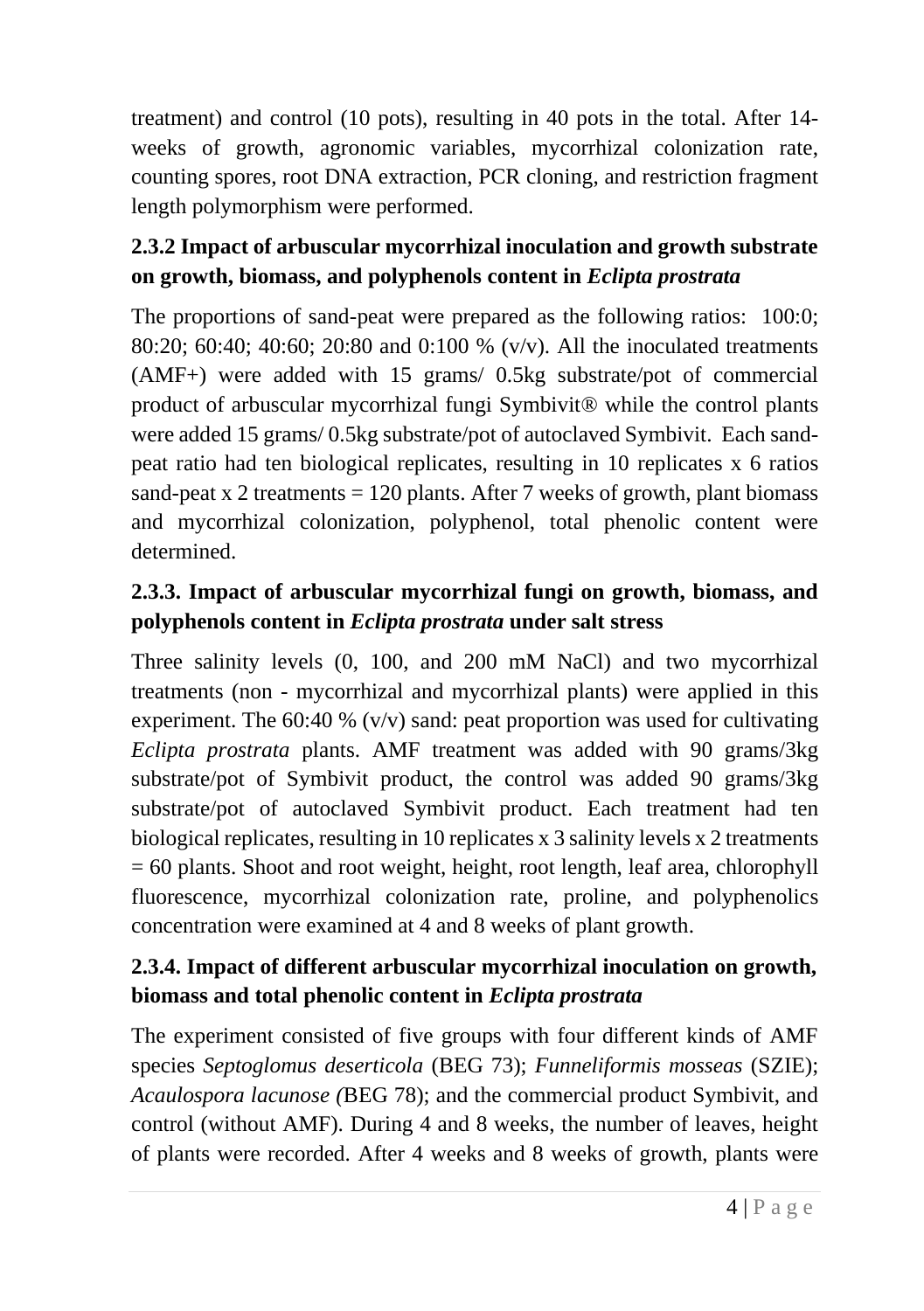harvested and the biomass, root colonization, chlorophyll florescence, total phenolic content, proline, root length, and root biomass were measured.

## **2.4. Measurement of parameters**

Assessment of mycorrhizal colonization was according to Trouvelot et al. (1986).

Spore counting in tropical forest soil (FS) agricultural (AS) and grassland (GS) soils and in the substrate of the pots after plant harvesting was examined following the description of Ianson and Allen (1986).

Assessment of plant growth rate and biomass, the **s**hoot height, branch length, branch number, leaf number were measured at the time as described above in each experiment. The fresh and dry weight of shoots and roots and leaf area were recorded. Whole shoots and roots were dried at  $72h$  at  $60^0C$ .

Leaf area was measured following the method of Glozer (2008).

Chlorophyll fluorescence, the maximum quantum efficiency of photosystem II (PSII) photochemistry (Fv/Fm), was determined according to the method of Oxborough and Baker (1997) and Nemenyi (1999).

Proline determination was measured according to Bates (1973).

Determination of total phenolic content was measured by Folin–Ciocalteu assay according to Lister (2001).

Determination of polyphenols by using high performance liquid chromatographic analysis as described in Vo et al. (2019)

Determination of antioxidant enzymatic activities, the protein concentration of all leaf extracts was estimated according to the method of Bradford (1976). Polyphenol oxidase (PPO, EC 1.10.3.1) activity was measured by modified Fehrmann and Dimond (1967) method. Peroxidase (POD, EC 1.11.1.7) activity was determined by Rathmell and Sequeira (1974) method. *Superoxide dismutase* (SOD, EC 1.15.1.1) activity was measured spectrophotometrically at 560 nm according to the method of Beyer and Fridovich (1987). *Catalase* (CAT, EC 1.11.1.6) activity was determined following the method of Aebi (1984).

## **2.5. PCR and cloning**

Root DNA extraction analysis according to method of (Khan et al., 2007).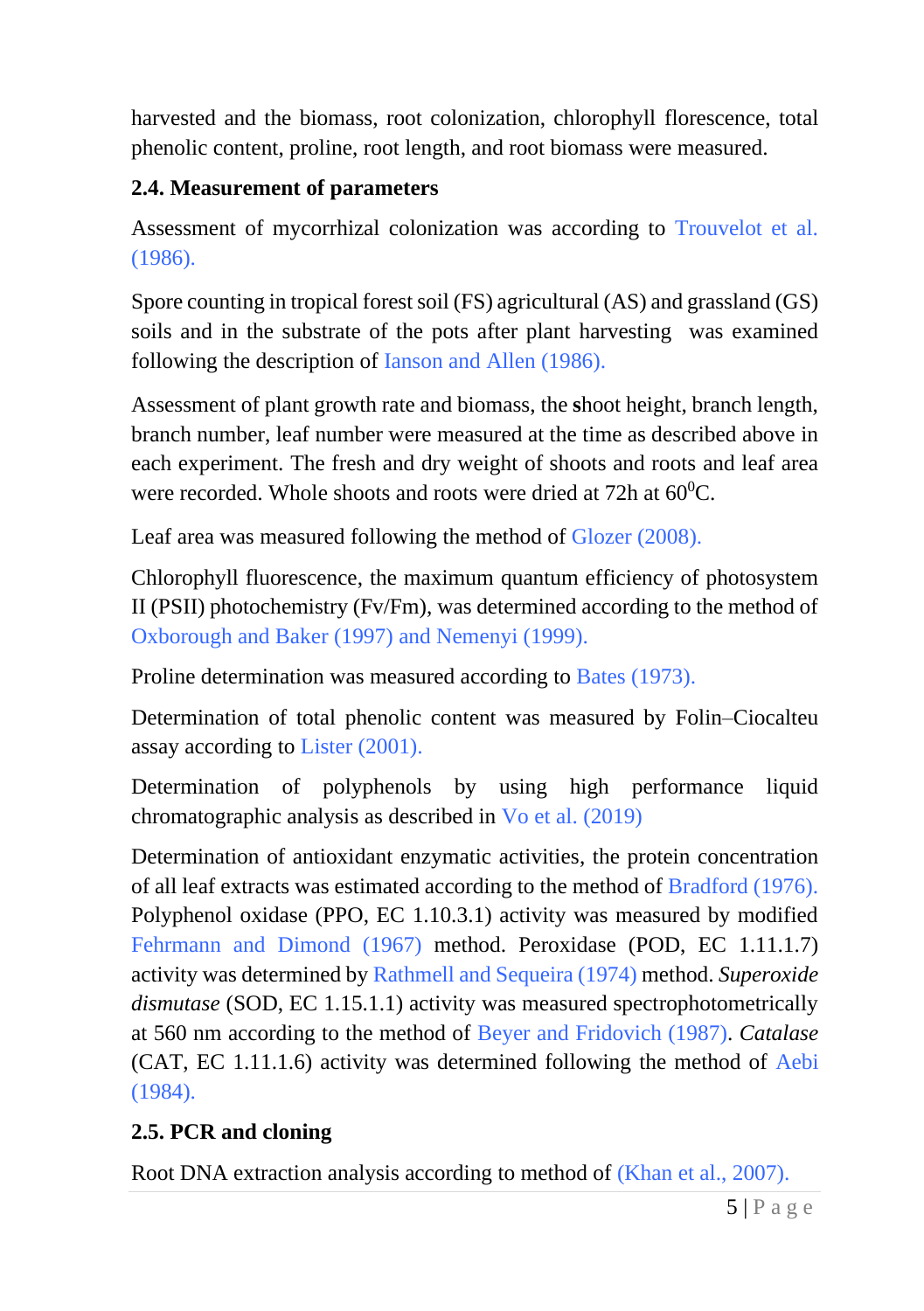The AMF species composition inside the roots was analyzed by a PCR approach targeting a portion of the ribosomal Short Sub Unit (SSU). PCR was performed using the AMF specific primers AML1 (5'- ATCAACTTTCGATGGTAGGATAGA-3') and AML2 (5'-GAACCCAAA CACTTTGGTTTC C-3') by Lee et al. (2008).

### **2.6. Sequence editing and phylogenetic analysis**

Sequence similarities were determined using the BLASTn sequence similarity search tool provided by GenBank. Only sequences belonging to Glomeromycota were selected for the subsequent analyses, and the others were discarded. Sequences editing was conducted manually using MEGA 4.0 (Tamura et al., 2007) and Chromas Lite 2.01.

### **2.7. Statistical analysis**

Statistical analysis was carried out using SAS 9.1 (SAS Institute, Cary, NC) package for Windows. Means were compared by Tukey post-hoc test at P < 0.05. Principal component analysis (PCA) as a statistical procedure was used to investigate patterns in polyphenolic data, and to highlight similarities and dissimilarities in phenolic contents of *E. prostrata* with and AMF. Hierarchical cluster analysis (HCA) was performed to identify relative similarity among treatments, and the result was drawn as a dendrogram. The PCA and HCA were carried out by using an XLSTAT program.

### **3. RESULTS AND DISCUSSIONS**

**3.1. Isolation and characterization of promising arbuscular mycorrhizal fungal strains for field application in chilli plants in low input agriculture.**

## **3.1.1. Molecular analyses for identification of arbuscular mycorrhizal fungi in the roots**

After 14 weeks, plants of each treatment were selected, and DNA were extracted from the roots. PCR amplification was performed with AML1 and AML2 primers specific for Glomeromycota. The amplification of DNA from RS, AS, and GS gave an expected product of approximately 800bp, as confirmed by gel electrophoresis. The bands purified from the gel were used to create a clone library. No band was detected for the CON (control) treatment.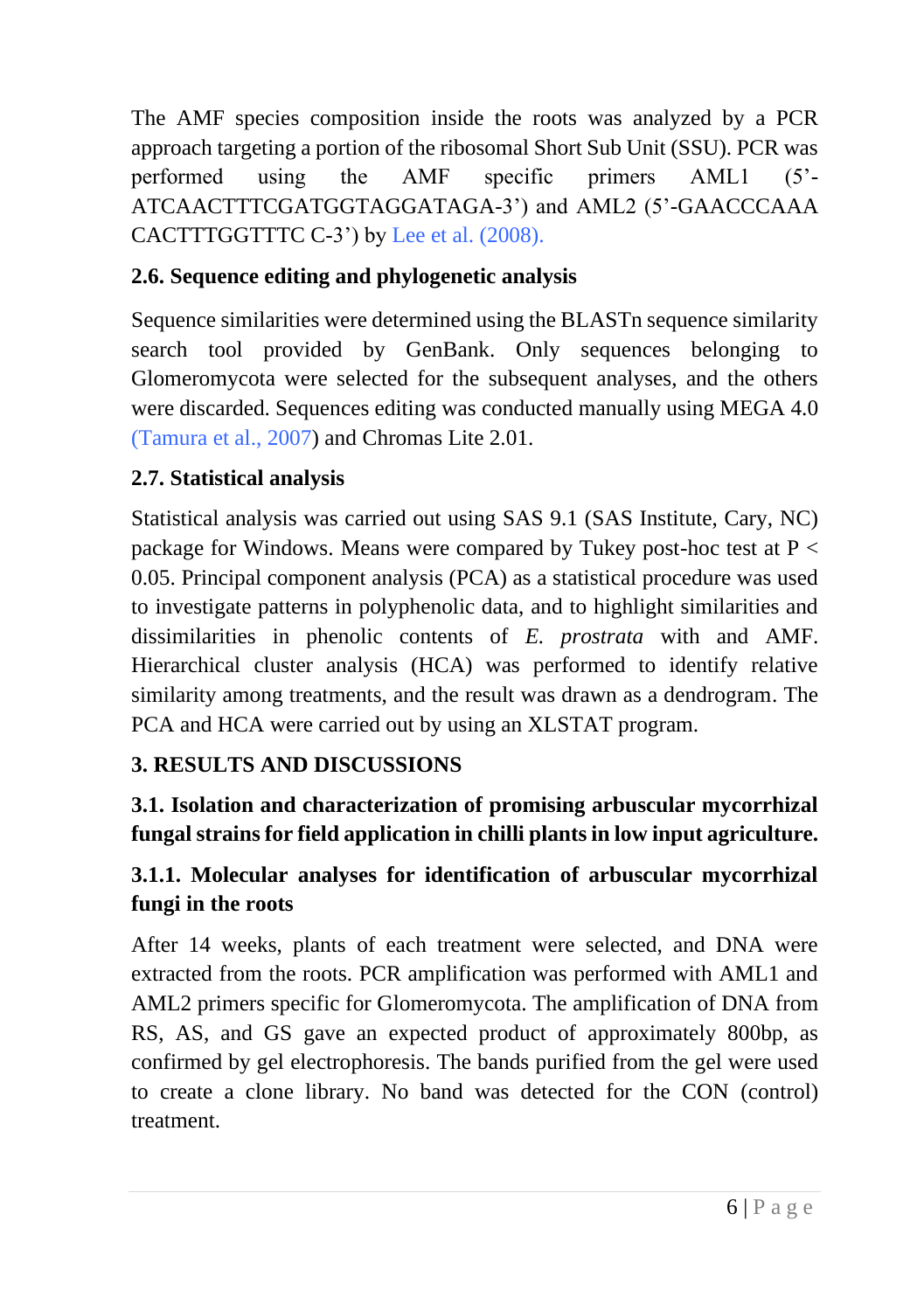### **3.1.2. Phylogenetic analyses**

After editing, the sequences were analyzed by Blastn. Eleven sequences were found to be related to AMF sequences. Sequences corresponding to RP3 and RP4 were found to be related to plant DNA and Basidiomycota species, respectively. Non-AMF sequences were discarded before proceeding to phylogenic analyses.



**Figure 1**: Neighbor-joining phylogenetic tree displaying the relationship between the AMF sequences recovered from Chilli roots and 21 reference sequences from GenBank representing some of the main Glomeromycota families. Sequences obtained in this work are in bold and labeled with the corresponding restriction pattern. *Paraglomus occultum* was used to root the tree. Phylogenetic groups are shown on the right side of the tree. Bootstrap values  $> 50$  are shown near the nodes.

11 AMF sequences were used to build a phylogenetic tree (Fig.1). Eight of them, related to the restriction patterns RP5 and RP6, clustered together with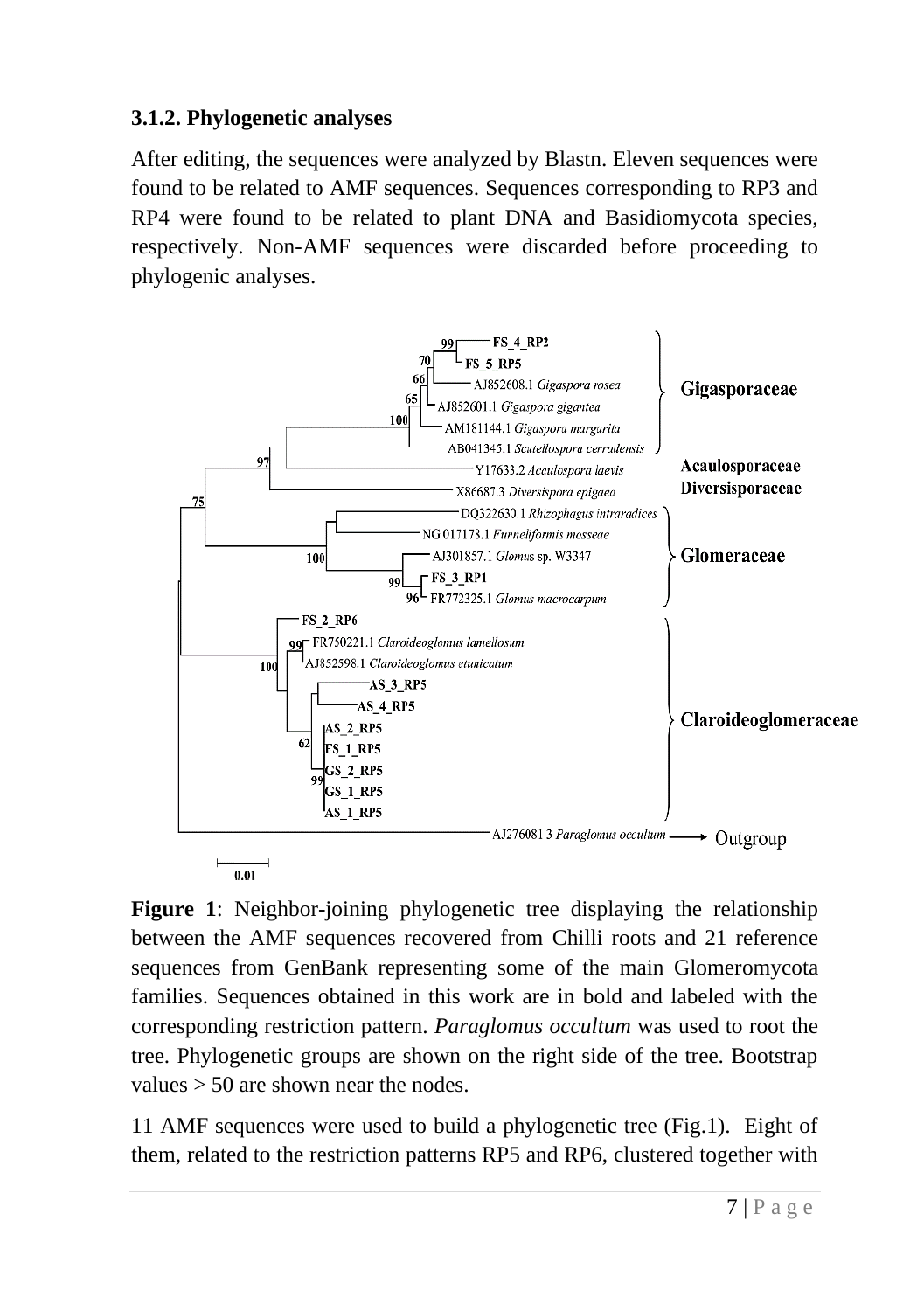the reference sequences representing the Claroideoglomeraceae family. One sequence (RP2) clustered together with the reference sequence from *Gigaspora rosea,* while one (RP5) clustered basal with the group of reference sequences representing the family of Gigasporaceae. The sequence related to the restriction pattern 1 clustered with the sequence from *Glomus macrocarpum* in the family of Glomeraceae.

## **3.2. Impact of arbuscular mycorrhizal inoculation and growth substrate on biomass and polyphenols content in** *Eclipta prostrata*

## **3.2.1. Effect of AMF inoculation and different nutrient supplies on measured plant parameters and phenolic concentration.**

Fresh shoot biomass of inoculated plants was 131.89 g, 55% higher than that of non-inoculated plants (84.88 g). Dried shoot biomass of inoculated plants was (13.97 g), 67% greater than that of non-inoculated (8.38 g). Moreover, fresh and dried root biomass were 33.75 g and 4.68 g, respectively, which were 79% and 140% higher than those of non-inoculated plants (18.81 g and 1.95 g). Moreover, fresh and dried biomass of root and shoot were found a significant difference among 60:40 sand-peat-plant with others (P<0.05).

Different proportions of peat had significant effects on the concentration of total phenolic content (TP) of aerial parts, but mycorrhizal inoculation did not. Peat concentration higher than  $40\%$  (v/v) decreased the phenolic content of plants. *E. prostrata* growing in a 60/40% (v/v) sand and peat substrate ratio had the highest phenolic content in both treatments.

## **3.2.2. HPLC analysis of polyphenols from the aerial part of** *E. prostrata*

In the HPLC analysis, the gradient elution applied was able to efficiently separate a wide range of phenolic compounds such as protocatechuic acid; 5 o-caffeoylquinic acid; dimethyl-wedelolactone; 4,5-dicaffeoylquinic acid; 3,5-dicaffeoylquinic acid; quercetin-3- arabinoside; luteolin; 4-ocaffeoylquinic acid; and wedelolactone, with dimethyl-wedelolactone and wedelolactone being abundant in all of the different samples examined.

The level of the individual polyphenols was affected, to a high extent, by the proportions of peat and sand in the growing media. In the inoculated plants, such a tendency held true only for protocatechuic acid, 5-o-caffeoylquinic acid, quercetin-3-arabinoside, and 3,5-dicaffeoylquinic acid. In both inoculated and non-inoculated samples, peat proportions between 60% and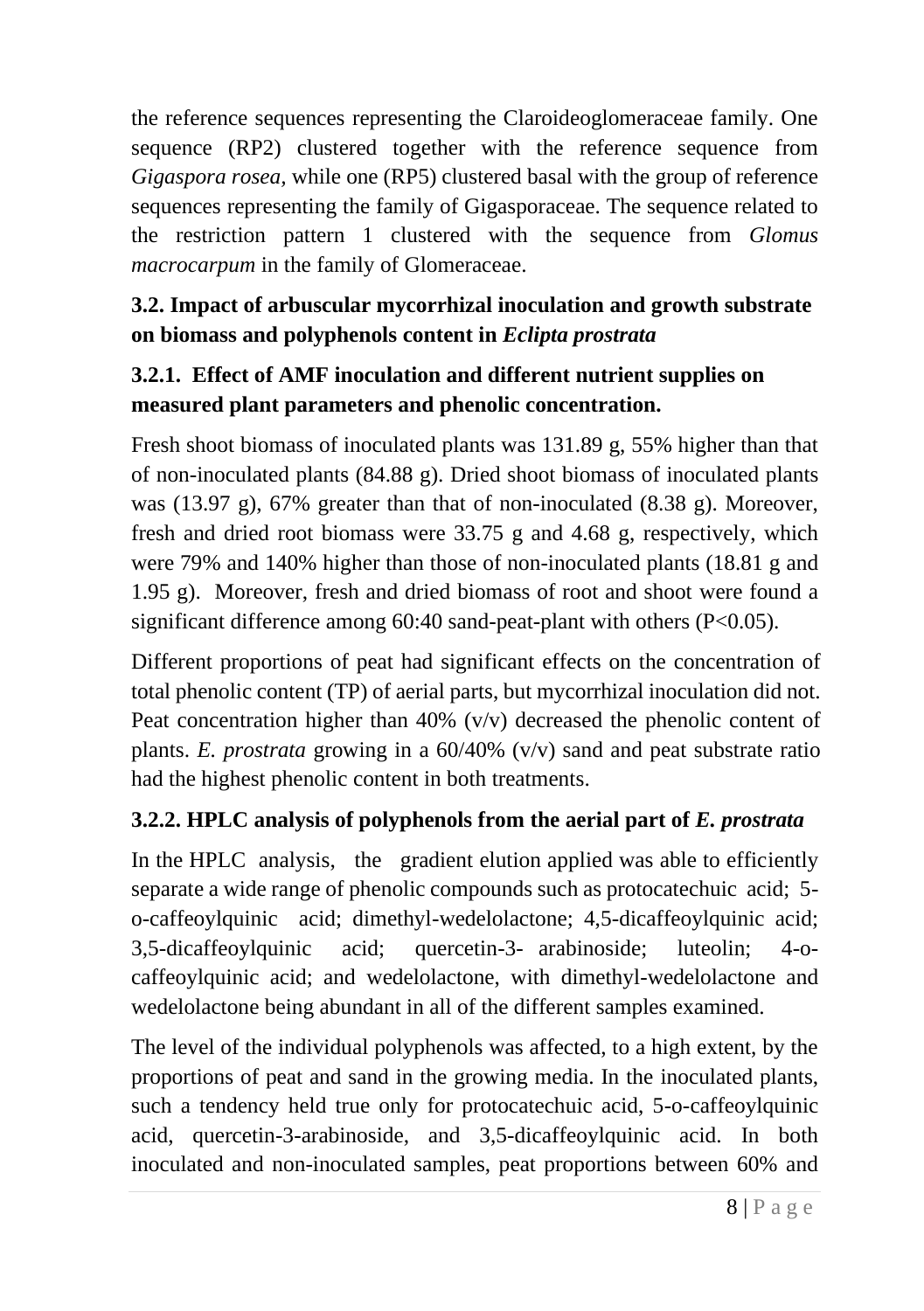80% caused a drastic decrease in the content of all polyphenols detected in the extracts compared to others treatment except wedelolactone. Notably, a drastic decrease in the polyphenol content did not occur with 100% peat in both inoculated and control samples. With AMF inoculation, the concentration of luteolin was  $45.74 \text{ mg/g}$  at a  $0/100\%$  (v/v) sand and peat mixture, which was significantly higher than that determined in the other treatments ( $P < 0.05$ ).

The average content of luteolin; 3,5-dicaffeoylquinic acid; wedelolactone; 4 o-caffeoylquinic acid; and protocatechuic acid was higher by 75%, 37%, 10%, 41%, and 67%, respectively, in mycorrhizal inoculated plants compared to their levels in the control ones. Whereas the content of 5-o-caffeoylquinic acid; dimethyl-wedelolactone; 4,5-dicaffeoylquinic acid; and quercetin-3 arabinoside was lower by 25%, 13%, 47%, and 31%, respectively. The highest level of protocatechuic acid (41.87 mg/g) was recorded in a  $60/40\%$  (v/v) sand and peat mixture by AMF+. In addition, the highest levels of wedelolactone, the major polyphenol, were found in plants grown in peat proportion between 0% and 40% in both inoculated and non- inoculated treatments.



**Figure 2.** HPLC profile of effective polyphenols extracted from *E. prostrata*  leaves. Different numbers represent polyphenols: 1: Protocatechuic acid; 2: 5 o-caffeoylquinic acid; 3: Dimethyl-wedelolactone; 4: 4-o-caffeoylquinic acid; 5: 3,5-dicaffeoylquinic acid; 6: 4,5-dicaffeoylquinic acid; 7: Quercetin-3 arabinoside; 8: Luteolin; 9: Wedelolactone.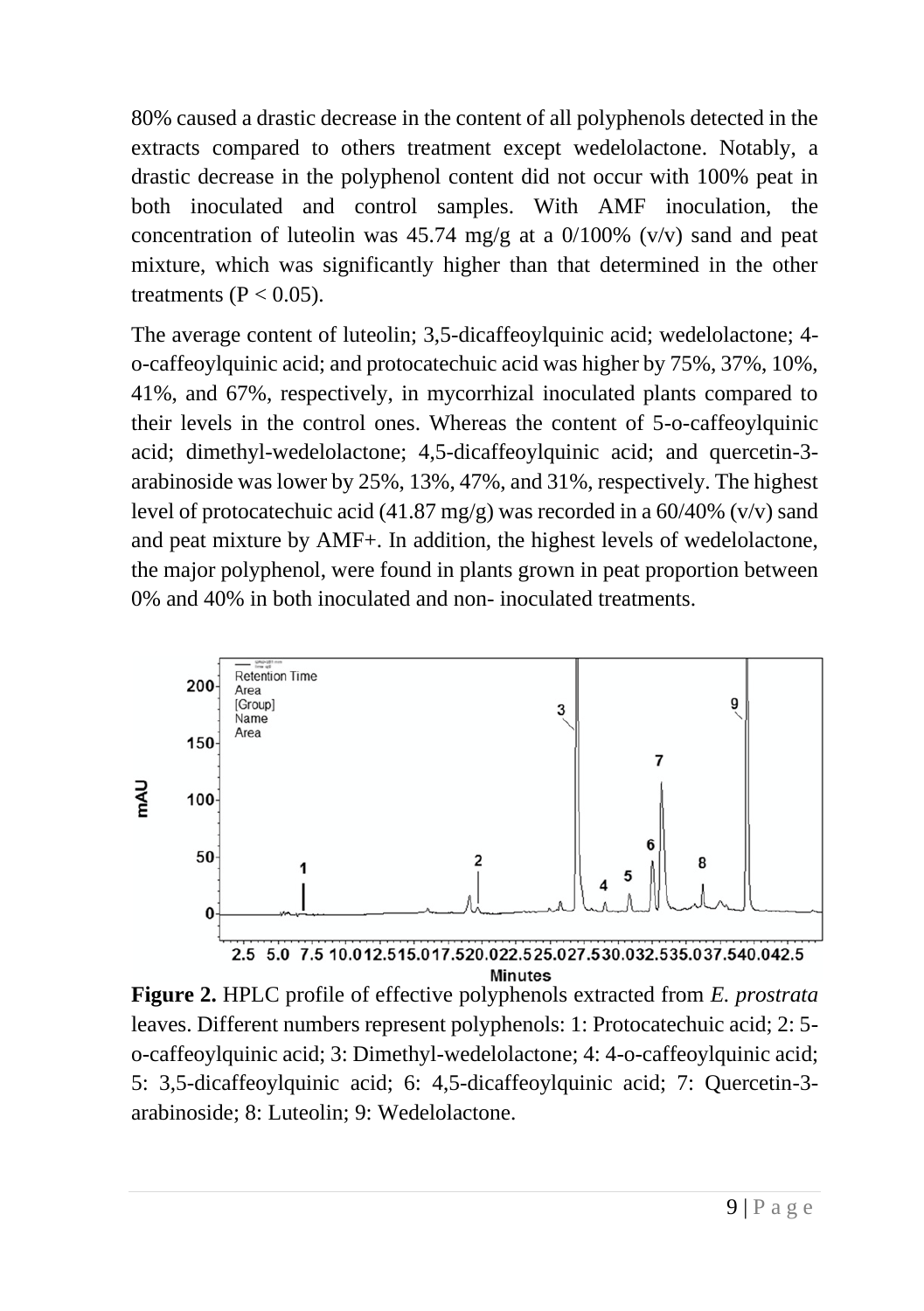## **3.3. Impact of salt stress and arbuscular mycorrhizal fungi on plant performance of** *Eclipta prostrata*

#### **3.3.1. Growth parameters**

**Table 1.** Growth parameters of *Eclipta prostrata* plants not inoculated or inoculated with arbuscular mycorrhizal fungi under non-stress, moderate, and high saline conditions after four and eight weeks

| <b>Treatment</b>                                                                                                 |                                | Root length<br>(cm/plant)            |                                | Root weight<br>$(g/\text{plant})$ |                                 | Shoot weight<br>$(g/\text{plant})$ |                                | Leaf number<br>(leaf/plant)       |                                 |  |
|------------------------------------------------------------------------------------------------------------------|--------------------------------|--------------------------------------|--------------------------------|-----------------------------------|---------------------------------|------------------------------------|--------------------------------|-----------------------------------|---------------------------------|--|
| <b>Stress</b><br>conditions                                                                                      | Mycorrhizal<br>inoculation     | 4 w                                  | 8 w                            | 4 w                               | 8 w                             | 4 w                                | 8 w                            | 4 w                               | 8 w                             |  |
| Non-<br>stress                                                                                                   | $AMF+$                         | 19.7<br>$\pm 3.5$ a                  | $25.5 \pm$<br>2.3a             | $1.08 \pm$<br>0.38a               | $2.95 \pm$<br>0.72a             | $6.35 \pm$<br>2.4a                 | $9.9 \pm$<br>2.6a              | $18.9 \pm$<br>2.9a                | $31.5 \pm$<br>10.1a             |  |
|                                                                                                                  | AMF-                           | 11.8<br>$\pm 1.4$<br>ab              | $18.3 \pm$<br>$1.5$ ab         | $0.17 \pm$<br>$0.1$ ab            | $1.68 \pm$<br>0.56 <sub>b</sub> | $1.43 \pm$<br>0.42<br>ab           | 4.4 $\pm$<br>0.7ab             | $10.0 \pm$<br>1.5c                | $15.2 \pm$<br>1.5 <sub>bc</sub> |  |
| $100 \text{ }\mathrm{mM}$<br><b>NaCl</b>                                                                         | $AMF+$                         | 17.3<br>$\pm 3.0$ a                  | $17.2 \pm$<br>2.3 <sub>b</sub> | $0.78 \pm$<br>$0.5$ ab            | $0.41 \pm$<br>0.06c             | $2.15 \pm$<br>1.4ab                | $2.7 +$<br>0.3 <sub>b</sub>    | $15.8 \pm$<br>$3.2$ ab            | $21.8 \pm$<br>3.7ab             |  |
|                                                                                                                  | AMF-                           | 12.5<br>$\pm 3.3$<br>ab              | $12.6 \pm$<br>0.6 <sub>b</sub> | $0.53 \pm$<br>$0.1$ ab            | $0.15 \pm$<br>0.05c             | $0.99 \pm$<br>0.33<br>ab           | $1.4 \pm$<br>0.1 <sub>bc</sub> | $9.4 +$<br>0.4c                   | $11.1 \pm$<br>1.5 <sub>bc</sub> |  |
| $200 \text{ mM}$<br><b>NaCl</b>                                                                                  | $AMF+$                         | $8.8\pm$<br>3.6 <sub>b</sub>         | $16.5 \pm$<br>3.9 <sub>b</sub> | $0.11 \pm$<br>$0.1$ ab            | $0.19 \pm$<br>0.04c             | $0.66 \pm$<br>0.4 <sub>b</sub>     | $1.6 \pm$<br>0.6 <sub>bc</sub> | $12.8 \pm$<br>1.1 <sub>bc</sub>   | $11.7 \pm$<br>0.3 <sub>bc</sub> |  |
|                                                                                                                  | AMF-                           | 7.7 <sub>±</sub><br>2.0 <sub>b</sub> | $11.6 \pm$<br>2.1 <sub>b</sub> | $0.03 \pm$<br>0.01 <sub>b</sub>   | $0.13 \pm$<br>0.02c             | $0.44 \pm$<br>0.1 <sub>b</sub>     | $0.9 \pm$<br>0.4c              | $9.4 \pm$<br>0.5c                 | 9.0 $\pm$<br>1.7c               |  |
| Significant of Source of variation (NS = not significant, * $P \le 0.05$ , ** $P \le 0.01$ , *** $P \le 0.001$ ) |                                |                                      |                                |                                   |                                 |                                    |                                |                                   |                                 |  |
| (M)                                                                                                              | <b>Mycorrhizal inoculation</b> | $**$                                 | ***                            | $\ast$                            | **                              | **                                 | ***                            | ***                               | ***                             |  |
| Salt stress (S)                                                                                                  |                                | **                                   | ***                            | $\ast$                            | ***                             | **                                 | ***                            | **                                | ***                             |  |
| $M^*S$                                                                                                           |                                | <b>NS</b>                            | <b>NS</b>                      | <b>NS</b>                         | **                              | <b>NS</b>                          | **                             | $\frac{d\mathbf{r}}{d\mathbf{r}}$ | $\ast$                          |  |

*4 w, 8 w, four weeks and eight weeks of growth, respectively.*

*AMF, arbuscular mycorrhizal fungi; For each parameter, the means ± standard deviation is presented (n = 3). Different letters in each parameter indicate significant differences according to the Tukey test (P<0.05) among treatments.* 

Salt stresses, particularly at 200 mM NaCl, considerably decreased all growth parameters tested at four and eight weeks. There were no significant differences in root length, root and shoot weight, and plant height between colonized and uncolonized plants under both salt levels during plant growth. (P>0.05). Root weight was remarkably higher in inoculated plants versus uninoculated plants under non-stress conditions at eight weeks (Table 1).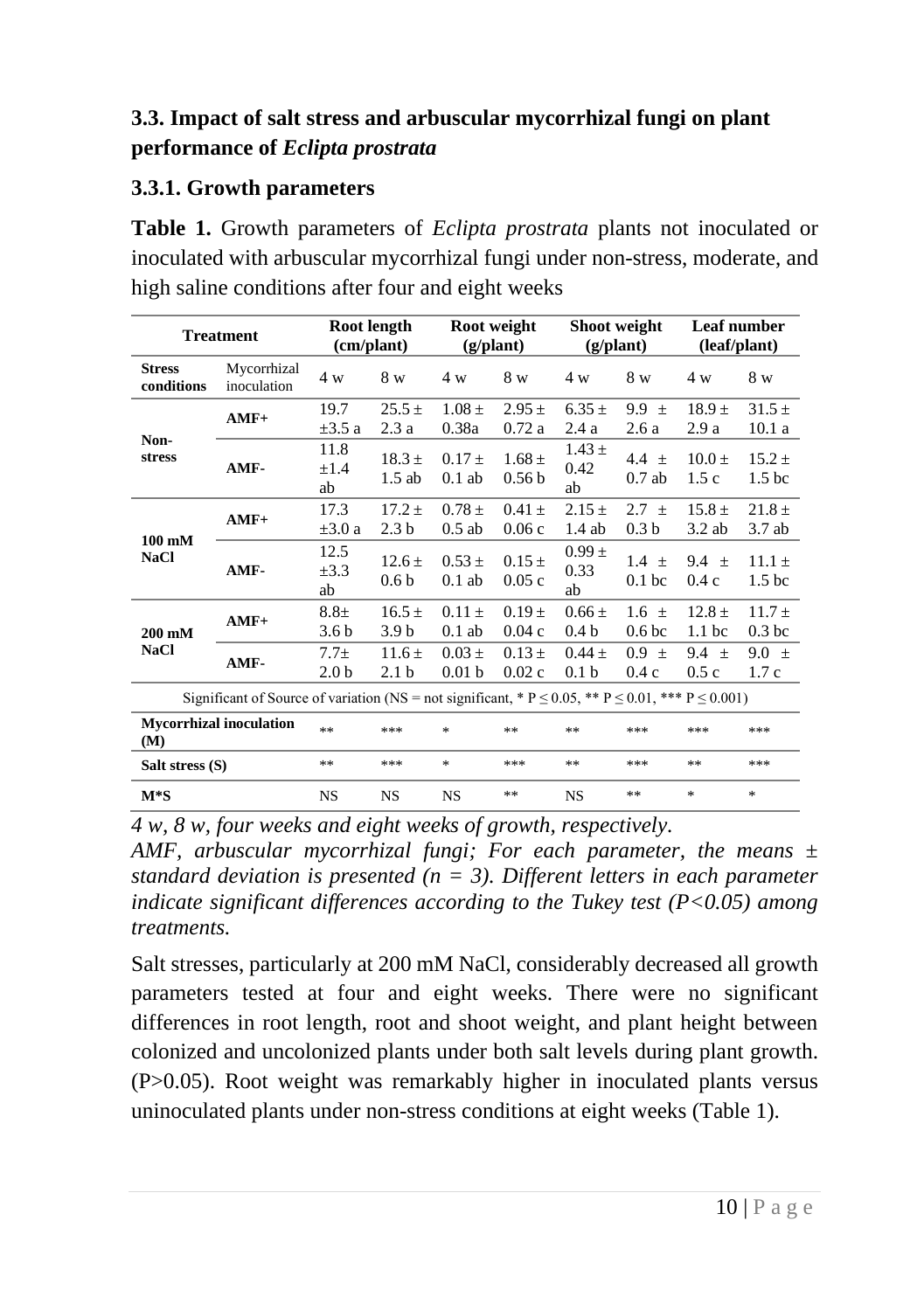Mycorrhizal inoculation markedly increased leaf number, stem diameter, and leaf area of non-stress plants at both times of measurement. Intriguingly, AM colonization remained no change in leaf number of host plants (versus nonstressed AM plants) subjected to moderate salt stress (100 mM NaCl) at four weeks while the stress significantly lessened leaf number in non-AM plants (versus non-stressed non-AM plants). However, high salinity (200 mM NaCl) considerably decreased the colonization percentage to 29.56% after 4 weeks. Interestingly, we did not measure any substantial differences in mycorrhizal colonization rates after eight weeks of growth. Their rates were 51.89%, 47.44%, and 43% in colonized plants under non-stress, moderate, and high salt stress, respectively.

## **3.3.2. Polyphenol compounds**

In the HPLC analysis, the gradient elution applied was able to efficiently separate a wide range of phenolic compounds was examined. The level of the individual polyphenols was affected, to a great extent, by salt stress, particularly at 200 mM NaCl when plants reached eight weeks of aged. After four weeks of plant growth, mycorrhizal treatment remarkably increased 4-οcaffeoylquinic acid (by 166.6% as compared with the counterpart of non-AM plants), 3,5 – dicaffeoylquinic acid (404.8%) and ferulicquinic acid (2901%) under non-stress conditions. Nevertheless, caffeic acid and dimethyl wedelolactone in non-stress mycorrhizal plants were under the detection limit at four weeks. Similarly, at eight weeks, mycorrhizal colonization had a significant positive influence on 3,4-dicaffeoyl-quinic acid (increased by 146.8%, in comparison to the counterparts of uncolonized plants), luteolinglucoside (by 804.5%), luteolin (detectable) while a considerable negative effect on ferulic acid (decreased by 48.6% in relation to non-AM plants), dimethyl wedelolactone (by 39.6%) in host plants under non-stress conditions.

Under moderate salt stress, the concentration of wedelolactone, 4-οcaffeoylquinic acid, and ferulic acid were substantially lower in inoculated four-week plants as compared to those of uninoculated plants. Dimethyl wedelolactone was under the detection limit in AM plants under such stress, but their ferulicquinic acid was detectable. Intriguingly, we found no significant differences in all phenolic compounds between eight-week AM and non-AM plants exposed to moderate salinity (100 mM NaCl).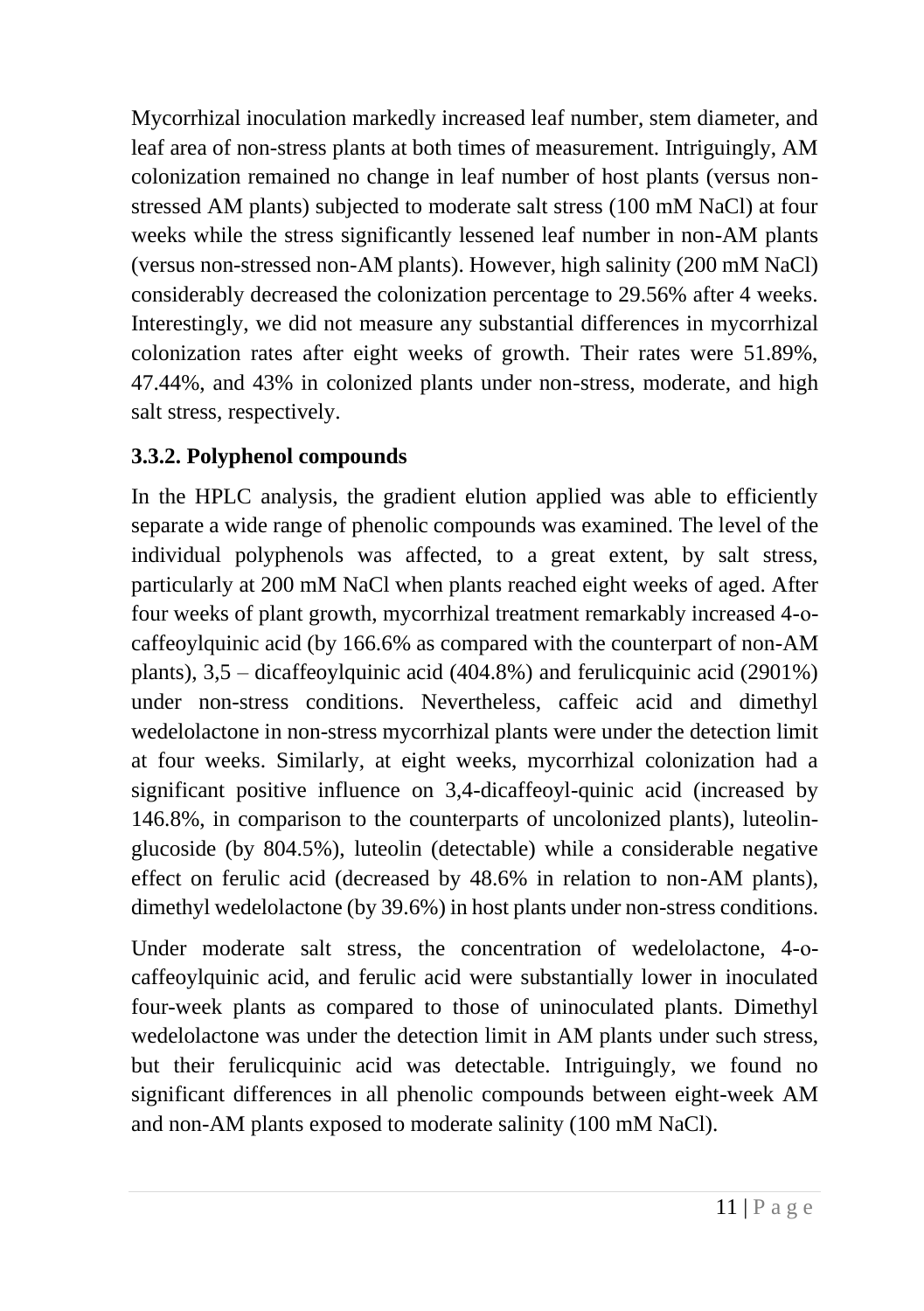When exposure to high salt stress, fungal colonization substantially influenced the level of 3,5 – dicaffeoylquinic acid, 4,5- dicaffeoylquinic acid, detectable ferulicquinic acid, and detectable luteolin-glucoside at four weeks but negatively affected ferulic acid content. Noticeably, the concentration of most phenolic compounds was markedly heightened in mycorrhizal plants, except that of dimethyl wedelolactone, quercetin-arabinoside, luteolin at eight weeks. The highest levels of wedelolactone and 4,5-dicaffeoyl-quinic acid were found in non-stress mycorrhizal plants, whereas ferulicquinic acid was under the detection limit at eight weeks.

After four weeks of plant growth, there was a considerable effect of mycorrhizal inoculation (M) on contents of caffeic acid  $(P<0.01)$ , 3,5– dicaffeoylquinic acid (P<0.01), luteolin-glucoside (P<0.001), luteolin-7-oglucoside (P<0.05), ferulic acid (P<0.001), dimethyl wedelolactone (P<0.001), ferulicquinic acid (P<0.001), 4,5-dicaffeoylquinic acid (P<0.001) and quercetin-arabinoside  $(P<0.05)$ . Saline had a substantial impact on the levels of all polyphenol compounds tested (at least P<0.05), except dimethyl wedelolactone and 5-o-caffeoylquinic acid. Interactions between two main effects on caffeic acid (P<0.05),  $3.5$  – dicaffeoylquinic acid (P<0.001), ferulic acid (P<0.01), ferulicquinic acid (P<0.001), 4,5-dicaffeoylquinic acid (P<0.05) were found. When plants reached eight weeks of age, mycorrhizal colonization significantly influenced the concentrations of all polyphenol compounds (at least P<0.05), excluding ferulic acid and dimethyl wedelolactone. Similarly, salinity caused sharp changes on all polyphenols (with at least P<0.01), except 4,5-dicaffeoylquinic acid. Interactions between two main effects on almost all polyphenols were observed (at least P<0.05).

### **3.3.3. Antioxidant enzyme activities**

At four weeks of growth, mycorrhizal plants gained the highest POD activity under moderate salt stress, while the activity of this enzyme was lowest in nonmycorrhizal plants subjected to moderate saline conditions (Fig. 3A). No significant differences could be found in other treatments. Interestingly, no significant differences could be observed among all treatments under nonstress and salt stress conditions at eight weeks of plant growth (Fig. 3B).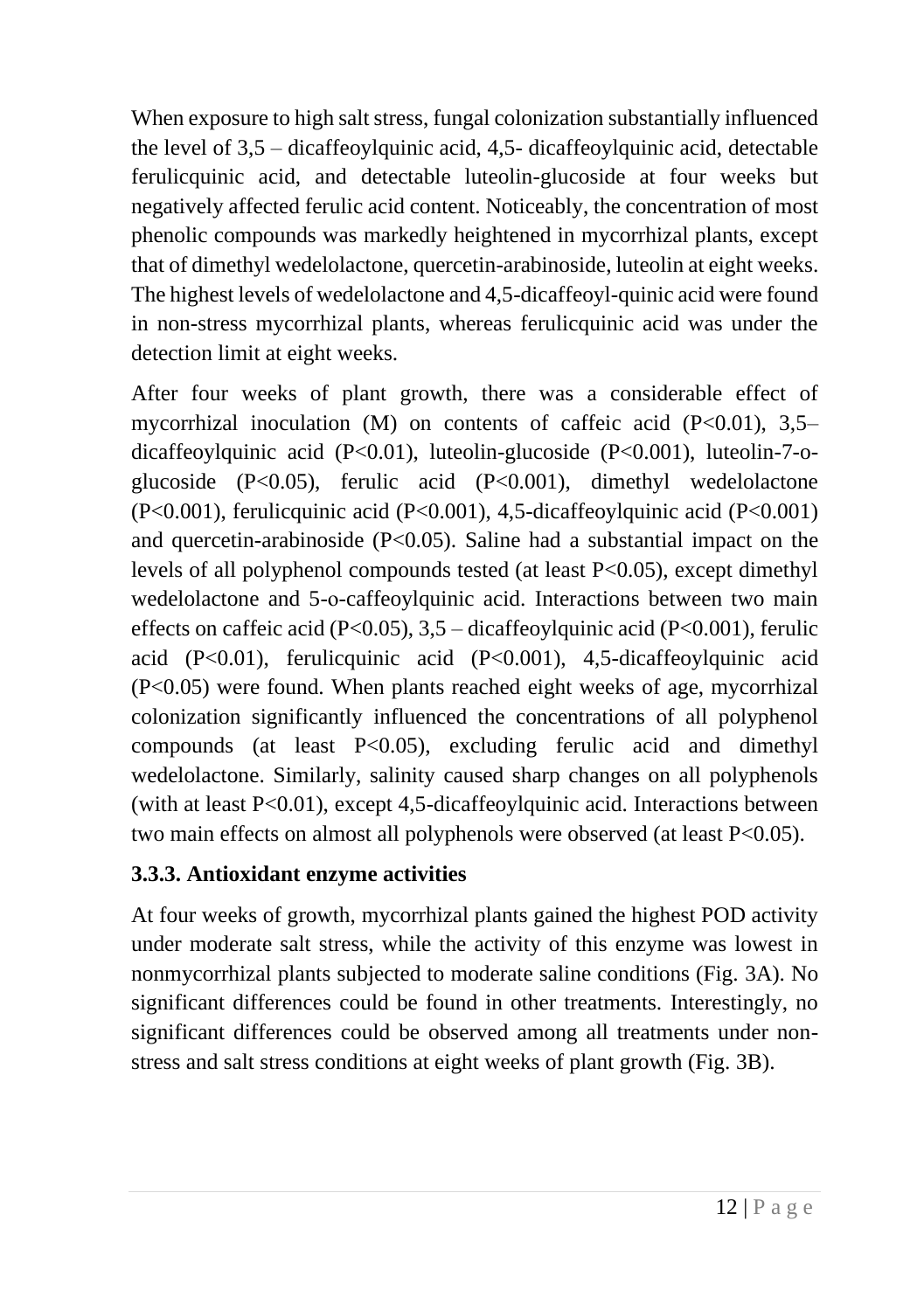

**Figure 3.** Peroxidase (POD) activity in leaves of *Eclipta prostrata* plants not inoculated or inoculated with arbuscular mycorrhizal mycorrhiza under nonstress, moderate, and high saline conditions at four weeks (A) and eight weeks (B) of growth. AMF+, AMF-, with and without arbuscular mycorrhizal fungi, respectively. Each bar shows mean  $\pm$  standard deviation (n = 3). Different letters indicate significant difference among treatments according to the Tukey test  $(P<0.05)$ .

Under non-stress conditions, mycorrhizal application significantly dropped CAT activity in plants at four weeks of growth (Fig. 4A). Moderate salt stressinduced a substantially higher level of this enzyme activity in colonized plants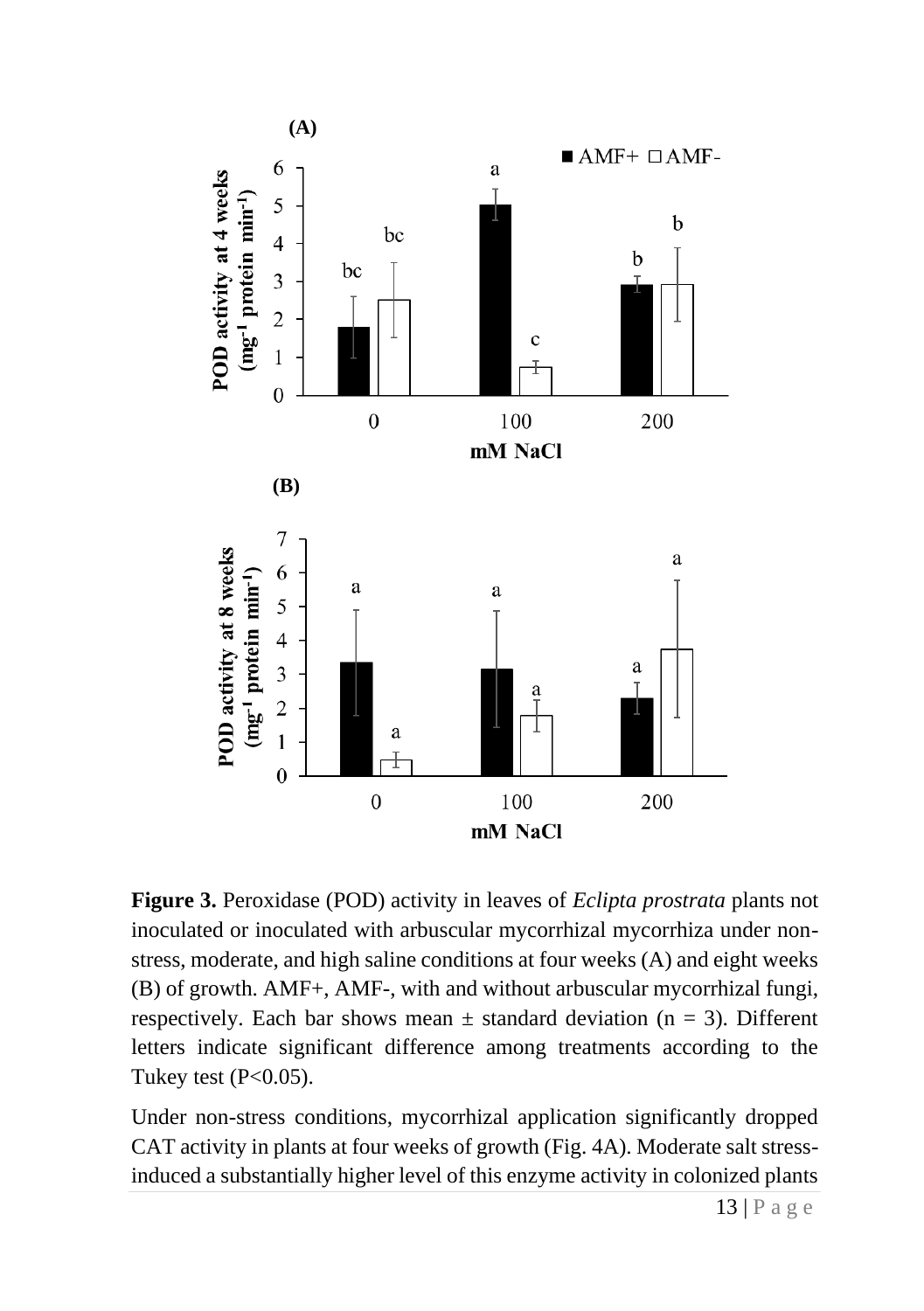but significantly decreased it in nonmycorrhizal plants as compared to corresponding ones.



**Figure 4.** Catalase (CAT) activity in leaves of *Eclipta prostrata* plants not inoculated or inoculated with arbuscular mycorrhizal mycorrhiza under nonstress, moderate, and high saline conditions at four weeks (A) and eight weeks (B) after growth. AMF+, AMF-, with and without arbuscular mycorrhizal fungi, respectively. Each bar shows the mean  $\pm$  standard deviation (n = 3). Different letters indicate significant difference among treatments according to the Tukey test  $(P<0.05)$ .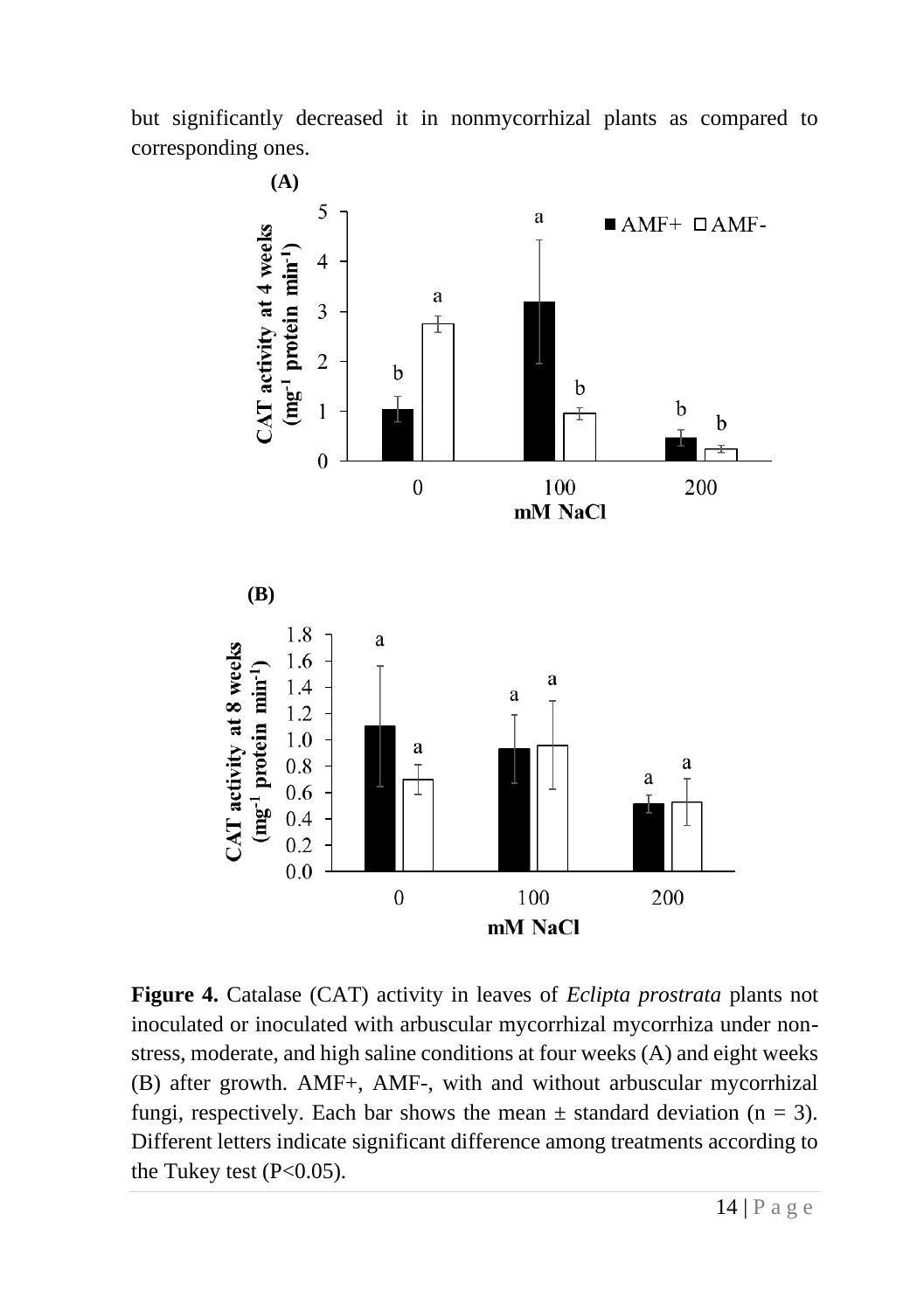When plants were exposed to high salt concentration, no changes in CAT activity were recorded in mycorrhizal plants, while CAT activity was markedly decreased in uncolonized plants in comparison to the corresponding ones under non-stress conditions. No significant differences in CAT activity in both mycorrhizal and non-mycorrhizal plants under all conditions were found at eight weeks of growth (Fig. 4B).

## **3.4. Impact of different arbuscular mycorrhizal fungi species on plant performance of** *Eclipta prostrata*

## **3.4.1. Growth parameters**

There were no significant differences in root weight, leaf number among all treatments at four and eight weeks of growth (P>0.05). Mycorrhizal application significantly decreased plant height, in *Septoglomus deserticola*  $(Sd)$  34 cm plant<sup>-1</sup> and in *Acaulospora lacunose* (Al) 38.71 cm plant<sup>-1</sup>, 17% and 5% lower than non-inoculated plants (Ct)  $40.88$  cm plant<sup>-1</sup>, respectively, except Symbivit (Sy) plants was 52.71 cm plant<sup>-1</sup>and *Funneliformis mosseae* (Fm) plants 46 cm plant<sup>-1</sup>, 29% and 13% higher than non-inoculated (Ct) 40.88 cm plant<sup>-1</sup> at eight weeks of growth, respectively. Regarding leaf area, no beneficial effects of AMF inoculations were observed in host plants  $(P>0.05)$ . Interestingly, a measurement of shoot weight in Symbivit  $(Sy)$ plants was 10.58 g, 76% higher than non-inoculated (Ct) 6.01 g at eight weeks of growth, respectively. In contrast, shoot weight in plants colonized by *Septoglomus deserticola* (Sd) was 3.15 g and *Acaulospora lacunose* (Al) 4.98 g, 47% and 17% lower than non-mycorrhizal (Ct) plant 6.01 g after eight weeks of growth, respectively.

## **3.4.2. Total phenolic concentration**

There were no significant differences in total phenolic content between control plants and mycorrhizal plants at four weeks of growth (P>0.05) (Fig.5). However, the total phenolic level in the treatment of Symbivit (Sy) was remarkably lower than that in plants inoculated with *Funneliformis mosseae* (Fm) and *Septoglomus deserticola* (Sd). At eight weeks of growth, *Septoglomus deserticola* (Sd) caused a significant decrease in total phenolic concentration in plants, as compared with plants colonized by other fungal symbionts (Fm, Al, Sy) at eight weeks of growth. Nevertheless, no significant differences in total phenolic levels between inoculated and non-inoculated plants were observed.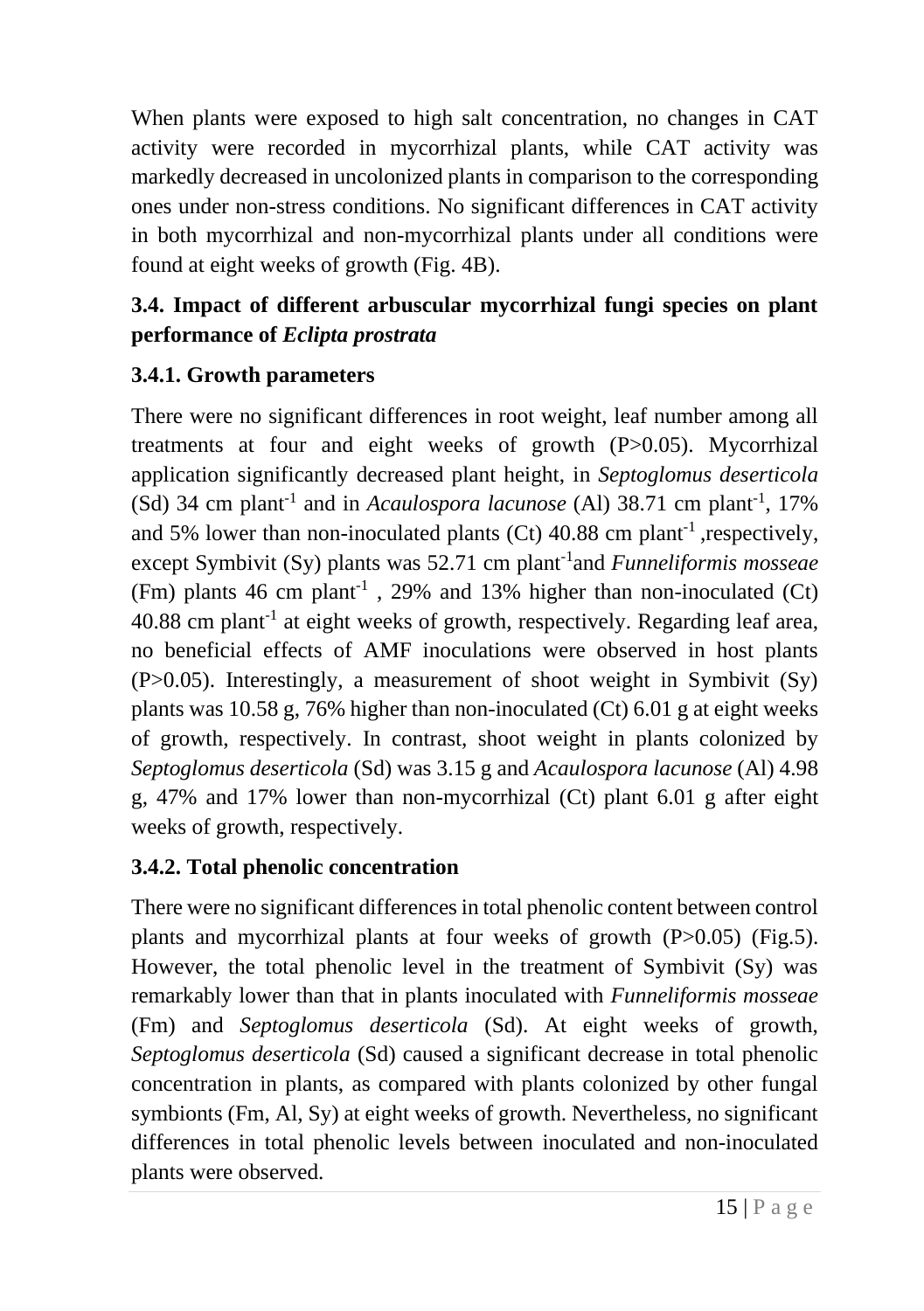

**Figure 5.** Total phenolic content of *Eclipta prostrata* plants not inoculated or inoculated with *Funneliformis mosseae* (Fm), *Septoglomus deserticola* (Sd), *Acaulospora lacunose* (Al), symbivit (Sy) including six AMF isolates at four weeks (A) and eight weeks (B) after growth. Each bar shows the mean  $\pm$ standard deviation ( $n = 4$ ). Different letters indicate significant difference among treatments according to the Tukey test  $(P<0.05)$ 

### **4. Novel scientific results**

1. Isolation, sequencing, and phylogenetic analyses of 11 AMF strains present in soil samples collected from tropical forest, agricultural and grassland soils in Vietnam such as 8 AMF strains of them belonging to the Claroideoglomeraceae family, 1 AMF strain belonging to Glomeraceae and 2 AMF strains belonging to Gigasporaceae family.

2. Varying peat and sand rates, representing different nutrient supplies, had significant impacts on both mycorrhizal colonization and growth responses. The growth substrate with  $60/40\%$  (v/v) sand and peat ratio is the best for large-scale cultivation of *E. prostrata*, moreover supporting the highest total phenolic content.

3. Through high-performance liquid chromatography (HPLC) analysis, nine individual phenolic components were analyzed, including wedelolactone and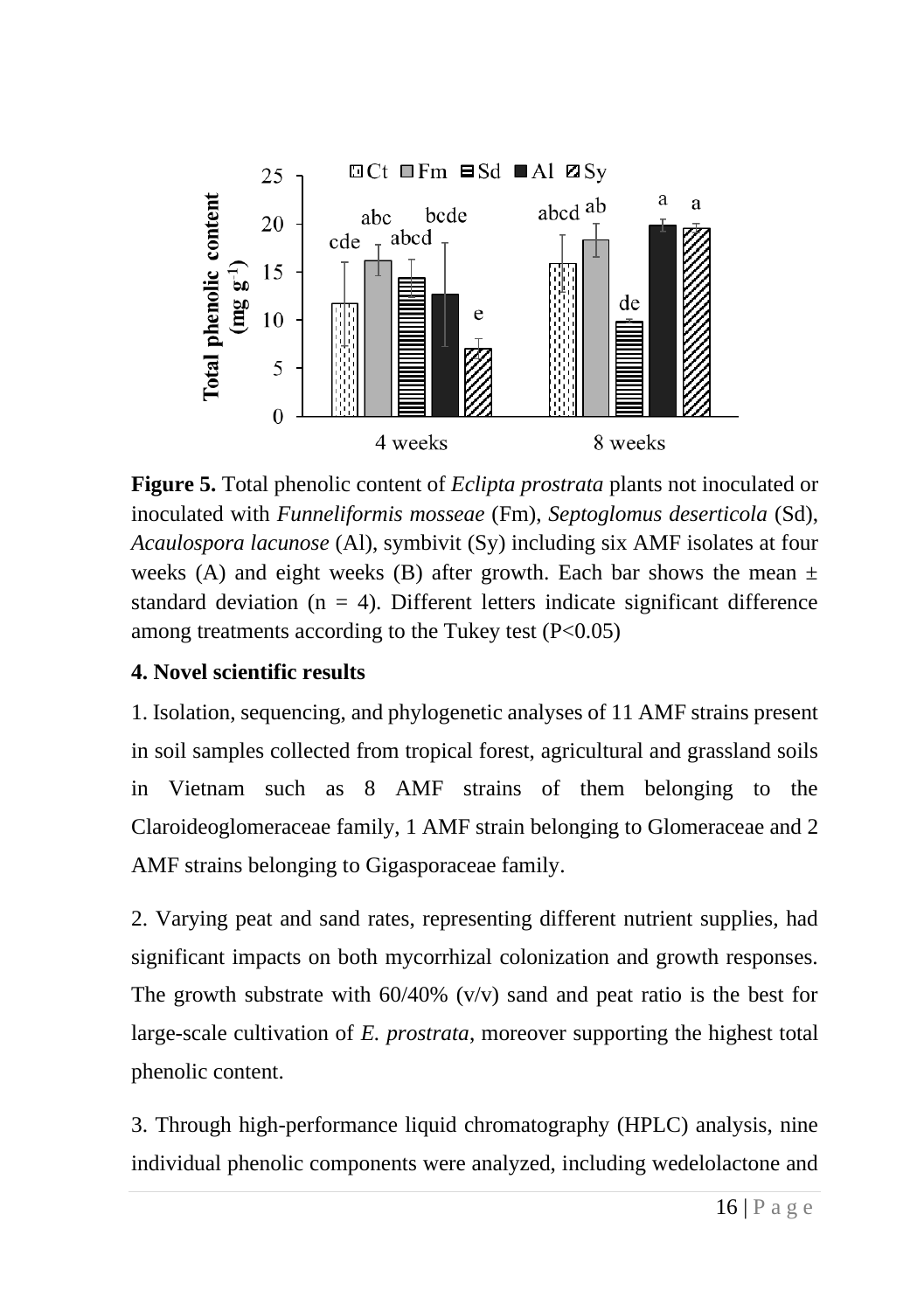dimethyl-wedelolactone at the highest concentration. Some of the identified compounds, such as 5-o-caffeoylquinic acid, quercetin-3-arabinoside, 4-ocaffeoylquinic acid, and protocatechuic acid, have not been reported previously in *E. prostrata* cultivars. Also, wedelolactone and dimethyl wedelolactone being abundant in all of the different samples examined Using hierarchical cluster analysis, multiple groups are represented, suggesting the role of mycorrhizal inoculation, growth substrate, and their interactive effect on secondary metabolites of *E. prostrata*.

4. AM inoculation enhanced *Eclipta prostrata* (L.) plant growth under nonstress conditions, but this enhancement was not apparent under salt stresses. AM treatment strengthened plant tolerance to moderate salinity by increasing proline level (at eight weeks after growth), activities of main antioxidant enzymes POD and CAT (at four weeks after growth) in *Eclipta prostrata* plants.

5. HPLC analysis of phenolic compounds illustrated that the AM symbiosis induced significant changes in phenolic profiles 4,5-dicaffeoyl-quinic acid and wedelolactone being abundant in all of the different samples examined of *E. prostrata* under both levels of salt stress at the early stage of plant growth (after four weeks). Most phenolic compounds were enhanced in AM plants under severe salinity, thus substantially influenced phytochemistry constituents of this medicinal plant.

6. The beneficial impacts of various AMF treatments (three single AMF species and a mixture of six AMF species) on plant growth characteristics were different. The positive effects of *Septoglomus deserticola* (Sd) and *Acaulospora lacunose* (Al) on root length at eight weeks of growth while the beneficial influence of Symbivit (Sy) on shoot weight at eight weeks of growth was observed. In the total phenolic content, plants inoculated by either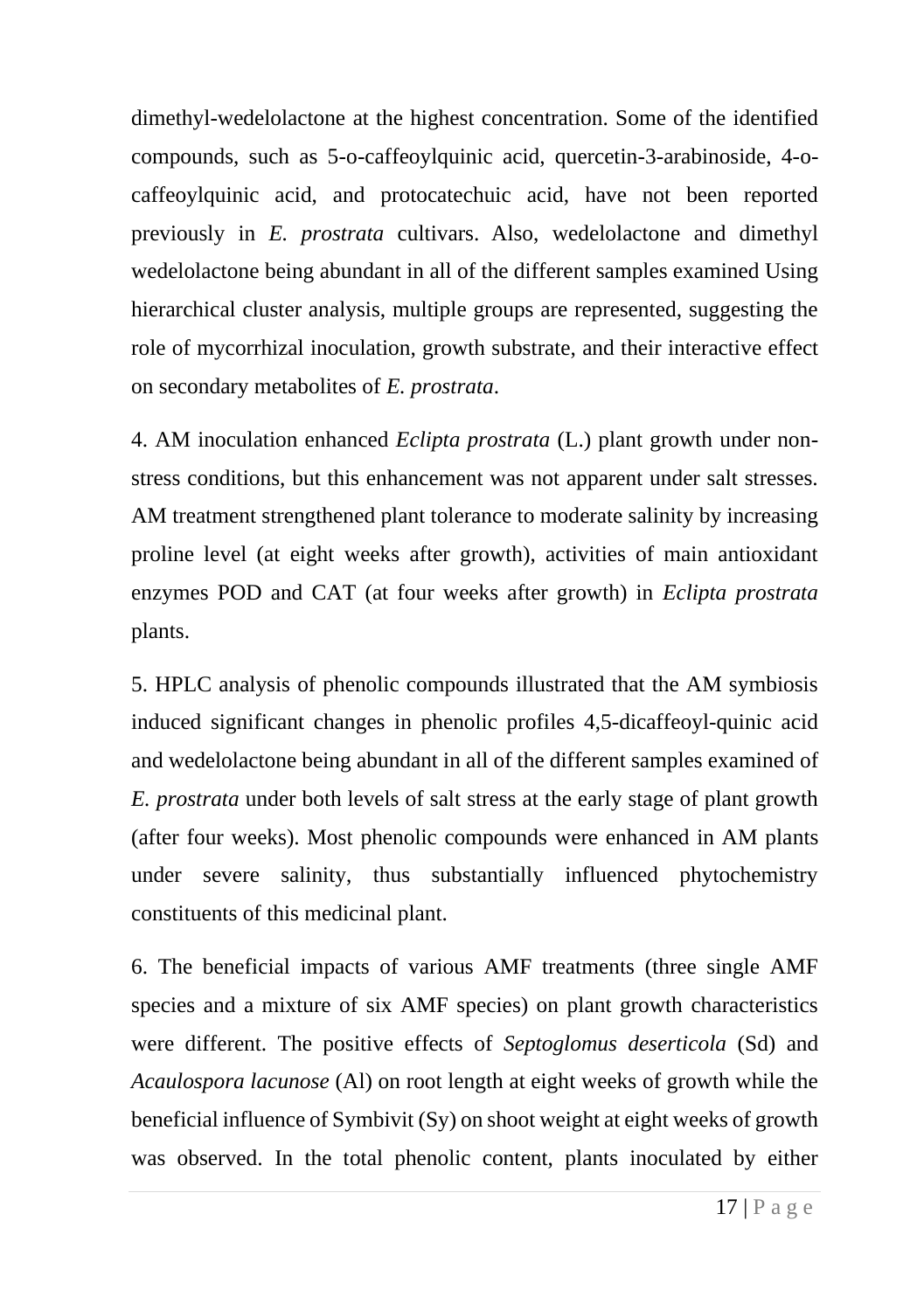*Funneliformis mosseae* (Fm) or Sd had a considerably higher level of total phenolics than plants colonized by Sy at four weeks of growth. At eight weeks of growth, the total phenolic content of Fm, Al, and Sy treatment was substantially higher than that of Sd application. Therefore, these highlighted the specificity of interaction between AMF species and the medicinal plant *E. prostrata*.

## **5. CONCLUSIONS**

In our first study in *Capsicum frutescens*, an experimental system to measure the AMF inoculum potential in different soils was set up. The results demonstrated that soils with different land-use could host AMF communities able to stimulate plant growth differently. After that, we isolated and sequenced 11 AMF strains from tropical forest, agricultural and grassland soils in Vietnam. This experimental system applied on a large scale in the aim of commercial inocula development could be suitable to test a very high number of AMF strains at the same time, avoiding the time-costing step of strain isolation and propagation. Furthermore, the use of AMF consortia instead of a single isolate would allow reproducing partially those conditions of competition that occur in a field when a commercial inoculum has to coexist with the indigenous AMF population.

The next study presents for the first time how arbuscular mycorrhizal fungi and different sand and peat proportions influence the growth rate and the polyphenol profile of the medicinal plant *E. prostrata*. Our results showed that a  $60/40\%$  (v/v) sand and peat ration seemed to be the best and is thus recommended for large-scale cultivation of *E. prostrata*, moreover supporting the highest total phenolic content of plants. The AMF inoculation successfully affected the growth, biomass, and polyphenol components of *E. prostrata*. Through an HPLC analytical method, polyphenol compositions were successfully assessed in *E. prostrata*, and nine individual phenolic components were quantified. Further research will be carried out under different types of abiotic and biotic stress conditions, focusing on single or mix arbuscular mycorrhizal fungi in an open field experiment. A better understanding of the phenolic composition of *E. prostrata* and factors influencing it helps to identify new industrial applications of this medicinal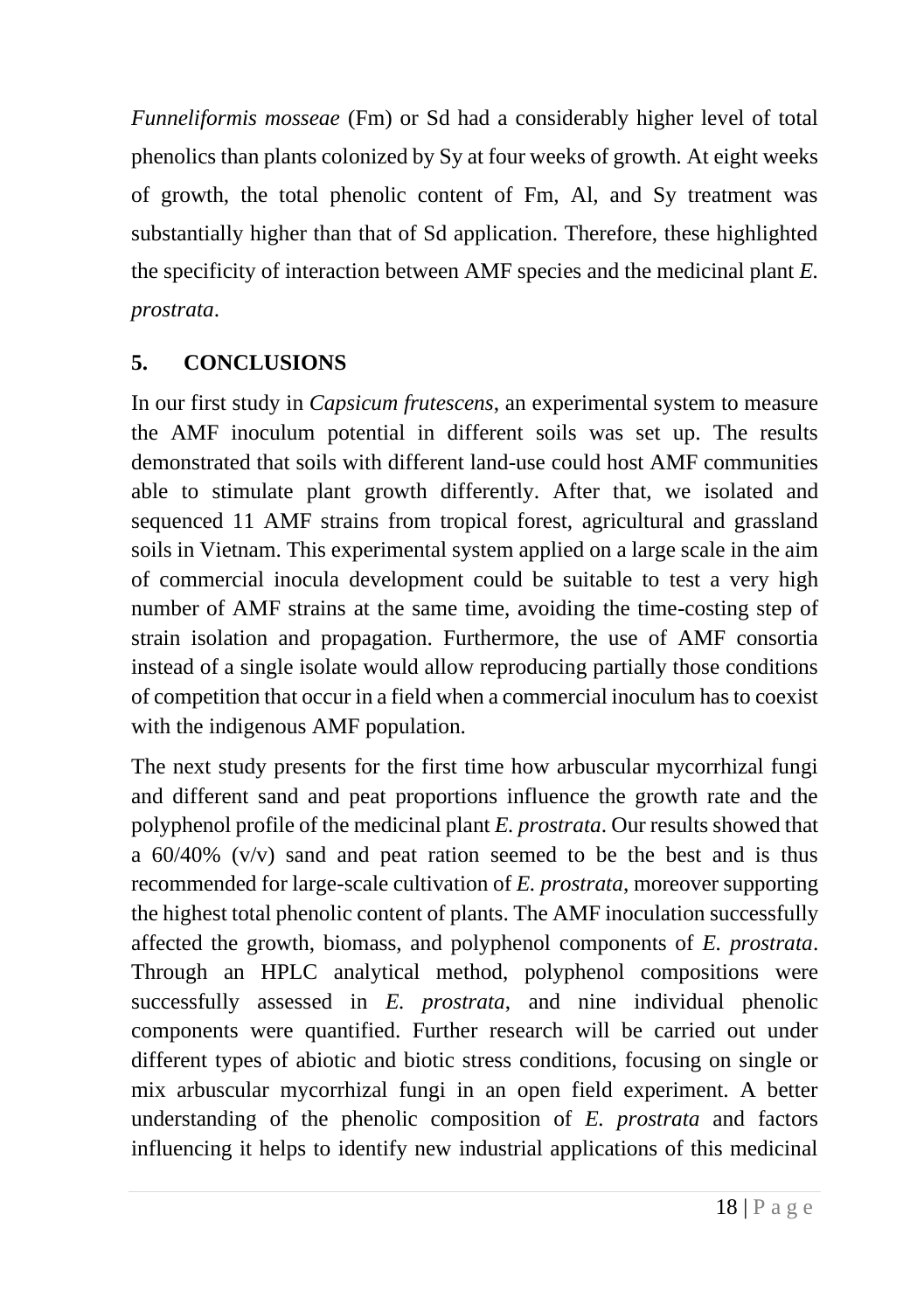plant (together with arbuscular mycorrhizal fungi), and moreover, help to develop new strategies for the prevention and treatment of different diseases.

We also investigated the beneficial effects of AMF on the medicinal plant *E. prostrata* under moderate and severe salt stress during plant growth. The findings indicate that AM inoculation enhanced the host plant growth under non-stress conditions, but this enhancement was not apparent under salt stresses. However, AM treatment strengthened plant tolerance to moderate salinity by increasing proline level (at eight weeks after growth), activities of main antioxidant enzymes POD and CAT at four weeks after growth in host plants. HPLC analysis of phenolic compounds illustrated that the AM symbiosis induced significant changes in phenolic profiles of *E. prostrata*  under both levels of salt stress at the early stage of plant growth (at four weeks after germination). Noticeably, most phenolic compositions were enhanced in AM plants under severe salinity, thus substantially influenced phytochemicals of this medicinal plant.

In our last experiment, we investigated the effects of different single AMF species and mixed AMF inoculant on plant performance of *E. prostrata* during the plant growth. The results demonstrated that the beneficial impacts of AMF on plant growth characteristics and total phenolic content in plants were distinct among different AMF treatments, therefore highlighting the specificity of interaction between AMF species and the medicinal plant *E. prostrata.*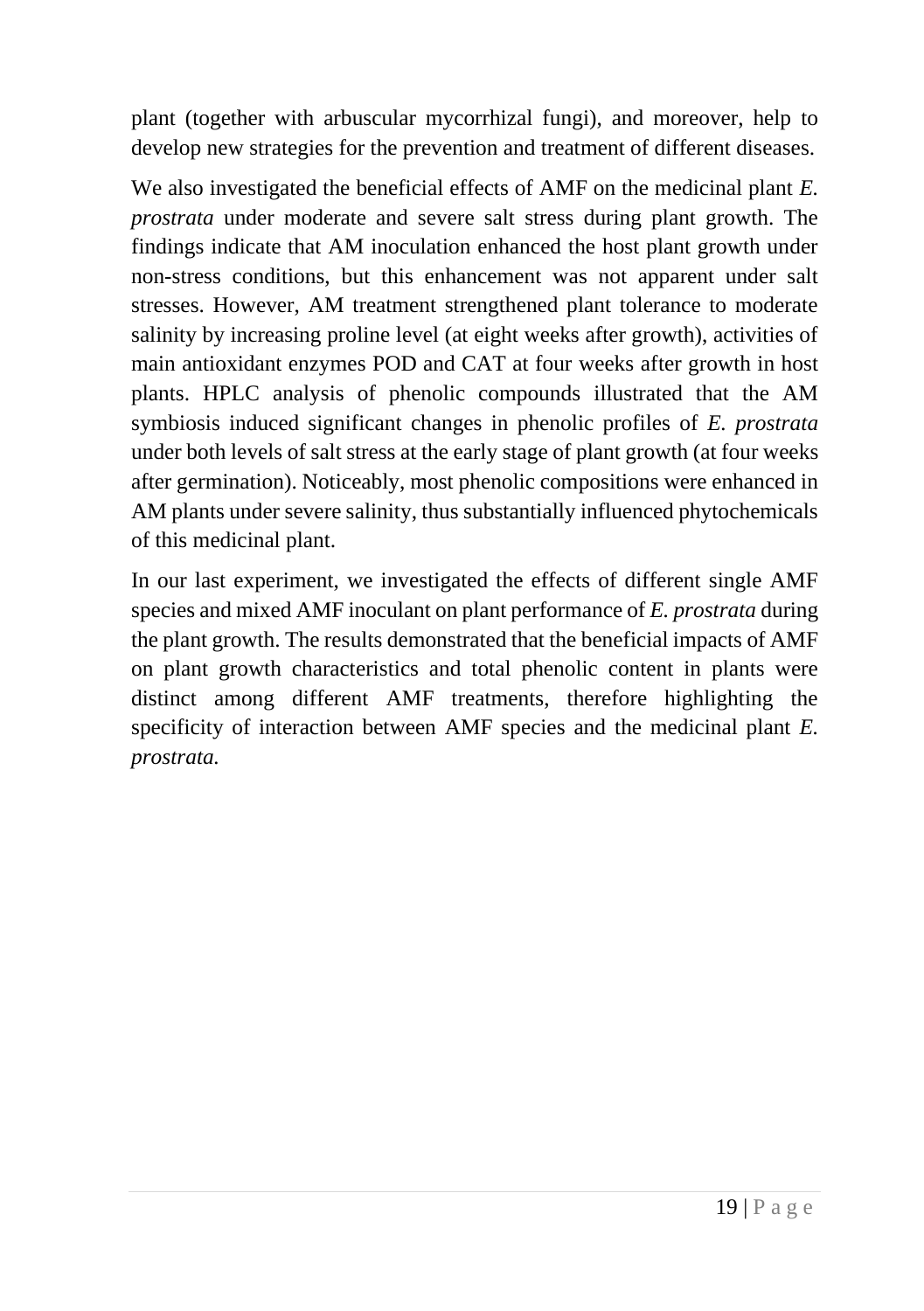#### **6. LIST OF USED LITERATURE**

AEBI, H. 1984. Catalase in vitro. *Methods in Enzymology.* Academic Press.

- BATES, L. S., WALDREN, R.P. & TEARE, I.D 1973. Rapid determination of free proline for water-stress studies. *Plant Soil* 39**,** 205–207.
- BEGUM, N., QIN, C., AHANGER, M. A., RAZA, S., KHAN, M. I., ASHRAF, M., AHMED, N. & ZHANG, L. 2019. Role of Arbuscular Mycorrhizal Fungi in Plant Growth Regulation: Implications in Abiotic Stress Tolerance. *Front Plant Sci,* 10**,** 1068.
- BEYER, W. & FRIDOVICH, I. 1987. Assaying for superoxide dismutase activity: some large consequences of minor changes in conditions. *Analytical Biochemistry,* 161**,** 559-566.
- BIRHANE, E., STERCK, F. J., FETENE, M., BONGERS, F. & KUYPER, T. W. 2012. Arbuscular mycorrhizal fungi enhance photosynthesis, water use efficiency, and growth of frankincense seedlings under pulsed water availability conditions. *Oecologia,* 169**,** 895–904.
- BRADFORD, M. M. 1976. A rapid sensitive method for the quantification of microgram quantities of protein utilising the principle of protein-Dye Binding. *Anal Biochem* 72**,** 248-254.
- FEHRMANN, H. & DIMOND, A. E. 1967. Peroxidase activity and Phytophthora resistance in different organs of the potato plant. *Phytophathology,* 57**,** 69-72.
- GLOZER, K. 2008. Protocol for leaf image analysis— Surface area. [<https://ucanr.edu/sites/fruittree/](https://ucanr.edu/sites/fruittree/) files/49325.pdf>.
- IANSON & ALLEN 1986. The effects of soil texture on extraction of vesicular-arbuscular mycorrhizal fungal spores from arid sites. *Mycologia,* 78**,** 164-168.
- KATALIN, K. & DUC, N. 2019. Benefits of arbuscular mycorrhizal fungi application to crop production under water scarcity. *IntechOpen*.
- KHAN, S., IRFAN QURESHI, M., KAMALUDDIN, T. A. & Z., A. M. 2007. Protocol for isolation of genomic DNA from dry and fresh root of medicinal plants suitable for RAPD and restriction digestion. *African Journal of Biotechnology,* 6**,** 175-178.
- LEE, J., LEE, S. & YOUNG, J. P. W. 2008. Improved PCR primers for the detection and identification of arbuscular mycorrhizal fungi. *FEMS Microbiology Ecology,* 65**,** 339-349.
- LISTER, E., WILSON. P 2001. *Measurement of total phenolics and ABTS assay for antioxidant activity,* New Zealand, Crop Res. Inst., Lincoln.
- NEMENYI, A., GEORGAKOPOULOS. J.H., KISSIMON. J., BADACSONYI. A. , HORVATH. G. Diurnal Cycle and Photoinhibition in Photosynthesis of Palm Trachycarpus Fortune. *In:*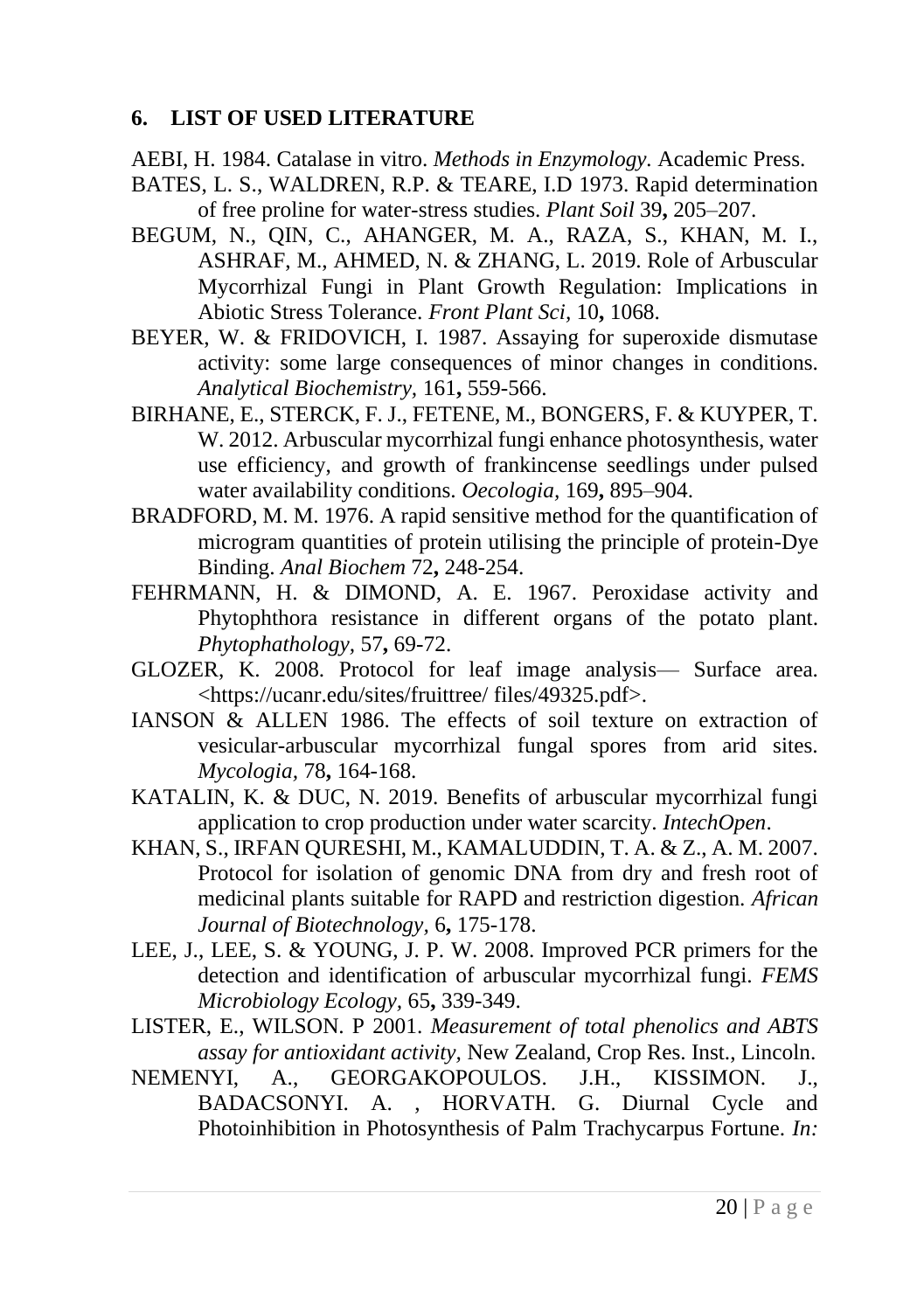G, G., ed. Photosynthesis: Mechanisms and Effects, 1999 Budapest. Springer, 658-664.

- OXBOROUGH, K. & BAKER, N. R. 1997. Resolving chlorophyll a fluorescence images of photosynthetic efficiency into photochemical and non-photochemical components – calculation of qP and Fv-/Fm-; without measuring Fo-;. *Photosynthesis Research,* 54**,** 135-142.
- RATHMELL, W. G. & SEQUEIRA, L. 1974. Soluble peroxidase in fluid from the intercellular spaces of tobacco leaves. *Plant Physiology,* 53**,** 317-318.
- SUN, Z.-H., ZHANG, C.-F. & ZHANG, M. 2010. A New Benzoic Acid Derivative from Eclipta prostrata. *Chinese Journal of Natural Medicines,* 8**,** 244-246.
- TAMURA, K., DUDLEY, J., NEI, M. & KUMAR, S. 2007. MEGA4: Molecular Evolutionary Genetics Analysis (MEGA) Software Version 4.0. *Molecular Biology and Evolution,* 24**,** 1596-1599.
- TROUVELOT, A., KOUGH, J. & GIANINAZZI-PEARSON, V. Evaluation of VA infection levels in root systems. *In:* V, G.-P., ed. Physiological and genetical aspects of mycorrhizae, 1986 Paris, France. INRA Press, 217-221.
- VO, A., HADDIDI, I., DAOOD, H., MAYER, Z. & POSTA, K. 2019. Impact of Arbuscular Mycorrhizal Inoculation and Growth Substrate on Biomass and Content of Polyphenols in *Eclipta prostrata*. *HortScience horts,* 54**,** 1976-1983.
- YU, S.-J., YU, J.-H., YU, Z.-P., YAN, X., ZHANG, J.-S., SUN, J.-Y. & ZHANG, H. 2020. Bioactive terpenoid constituents from Eclipta prostrata. *Phytochemistry,* 170**,** 112192.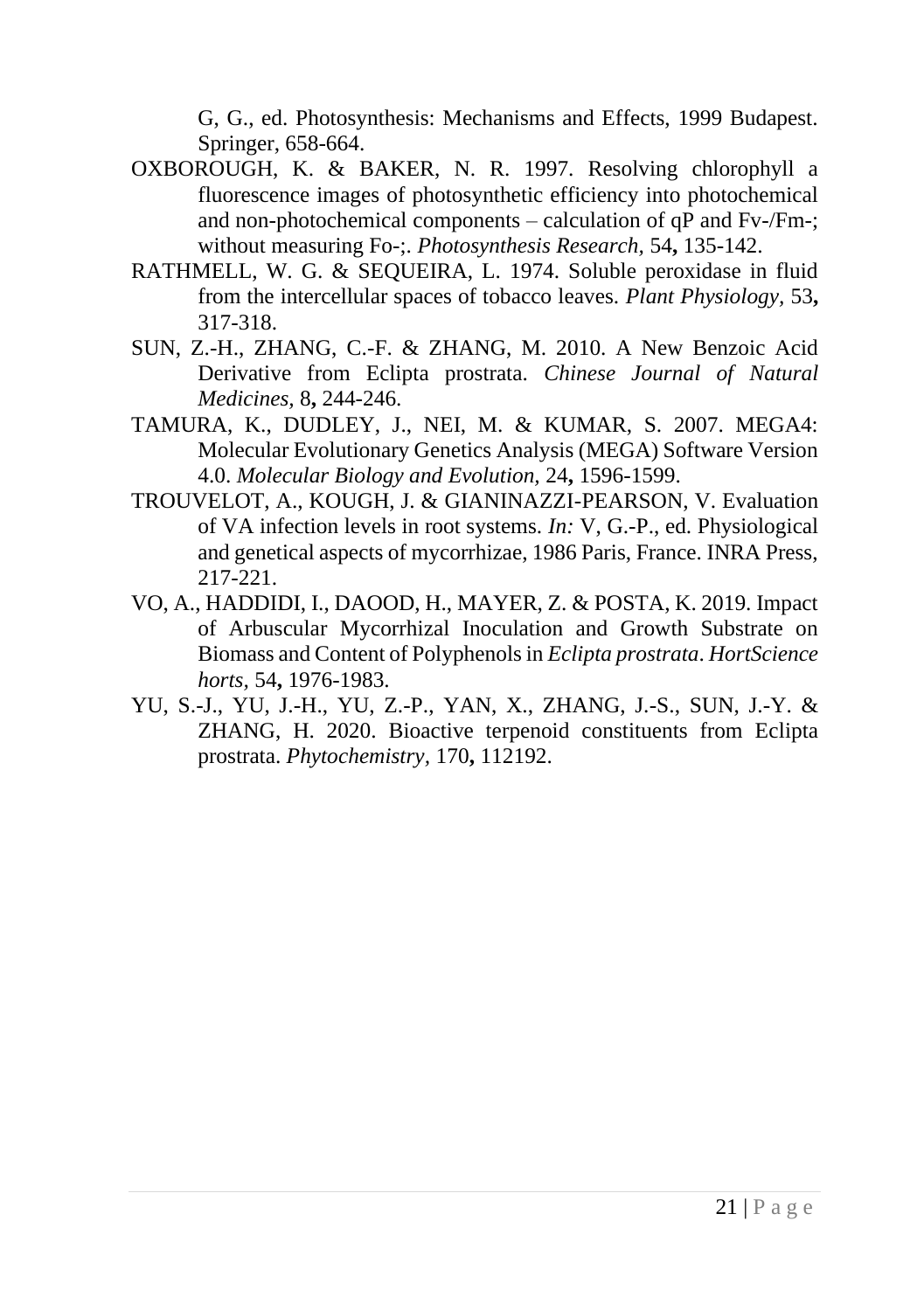### **LIST OF PUBLICATIONS**

#### **Peer -reviewed scientific articles**

**Au Trung VO,** Imane HADDID, Hussein DAOOD, Zoltan MAYER and Katalin POSTA (2019). Impact of Arbuscular Mycorrhizal Inoculation and Growth Substrate on Biomass and Content of Polyphenols in *Eclipta prostrata*, HortScience 54(11), 1976-1983. DOI: <https://doi.org/10.21273/HORTSCI14227-19>IF 0.906 Q2.

MAYER Zoltan, JUHASZ Akos, **VO Trung Au**, and POSTA Katalin (2019). Impact of arbuscular mycorrhizal fungi on some defense enzyme activities at an early stage of maize (*Zea mays* L) under different abiotic stress. Applied ecology and environmental research. 17 (3).: 6241-6253. DOI[:](http://dx.doi.org/10.15666/aeer/1703_62416253) [http://dx.doi.org/10.15666/aeer/1703\\_62416253.](http://dx.doi.org/10.15666/aeer/1703_62416253) IF: 0.689 Q3.

Hong Duc NGUYEN, **Au Trung VO**, Katalin POSTA. (2017). Impacts of arbuscular mycorrhizal fungi on plant growth and yield of three pepper genotypes. Journal of Agricultural and environmental sciences, Volume 4, Number 1. DOI: 10.18380/SZIE.COLUM.2017.4.1.suppl.

**Au Trung VO,** Franco MAGURNO, Katalin POSTA (2015). Evaluation of different Vietnamese soils as potential source of Arbuscular mycorrhizal fungal inoculum in *Capsicum frutescens*. Journal of Agricultural and environmental sciences, Vol 2, No 2. Page 48-58. DOI: 10.18380/SZIE.COLUM.2015.2.2.49.

## **Conferences**

**Trung Au VO**, Franco MARGUNO, Katalin POSTA. (2016). Effects of mycorrhizal fungi on growth of Vietnam – chili pepper plant in low input nutrient condition. Nature conservation investigations in NATURA 2000 sites, in "Sustainable development in the Carpathian basin III", Szent Istvan University, Gödöllő.

Hong Duc NGUYEN, **Au Trung VO,** Katalin POSTA. (2017). Impacts of arbuscular mycorrhizal fungi on plant growth and yield of three pepper genotypes. Journal of Agricultural and Environmental Sciences. 49-52. 16th Alps-Adria Workshop – Synergism in science.